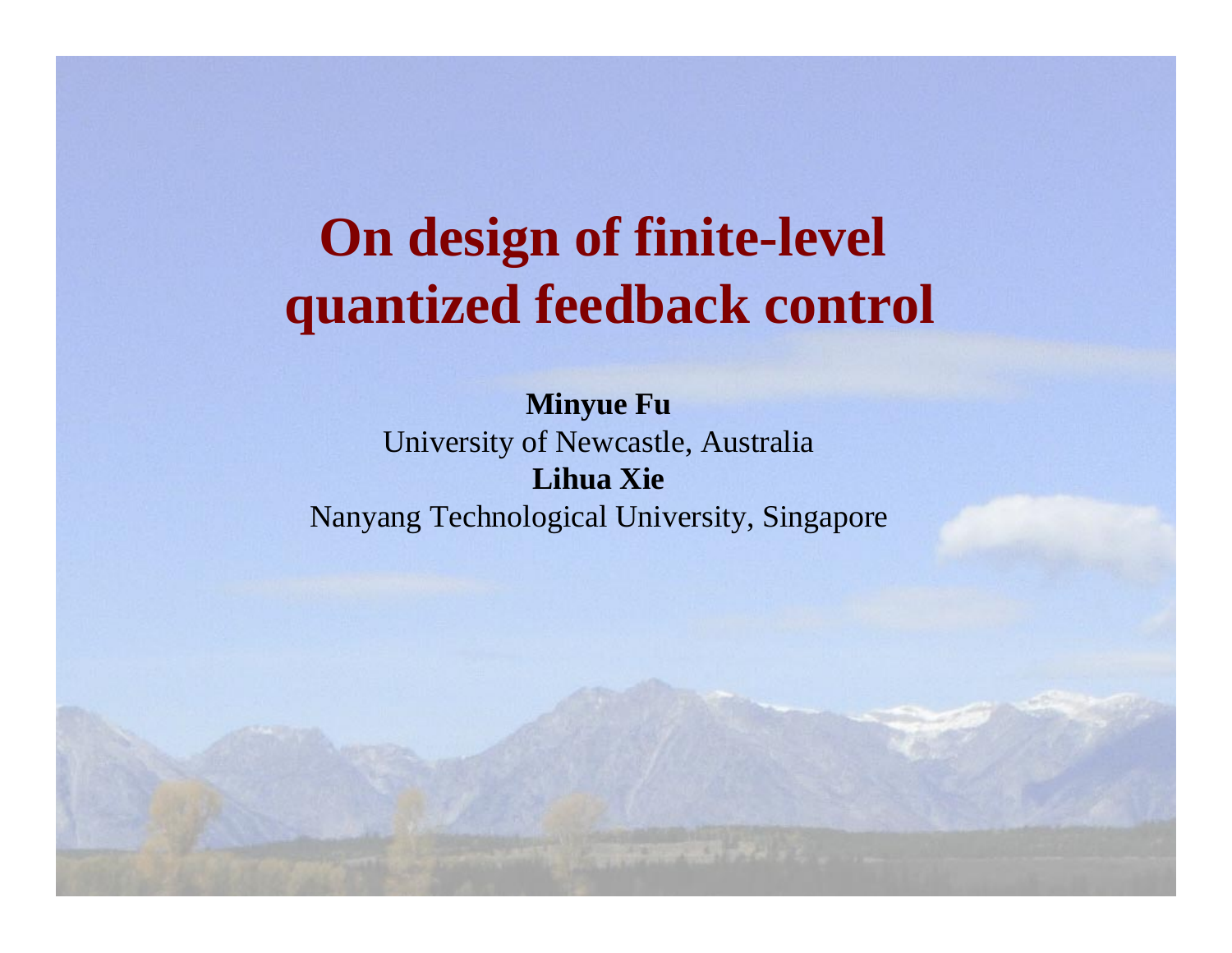# **Outline**

- **Overview**
- **Control using Infinite-level Logarithmic Quantization**
- Finite-level Quantized Feedback Stabilization
- **Illustrative Examples**
- **Summary**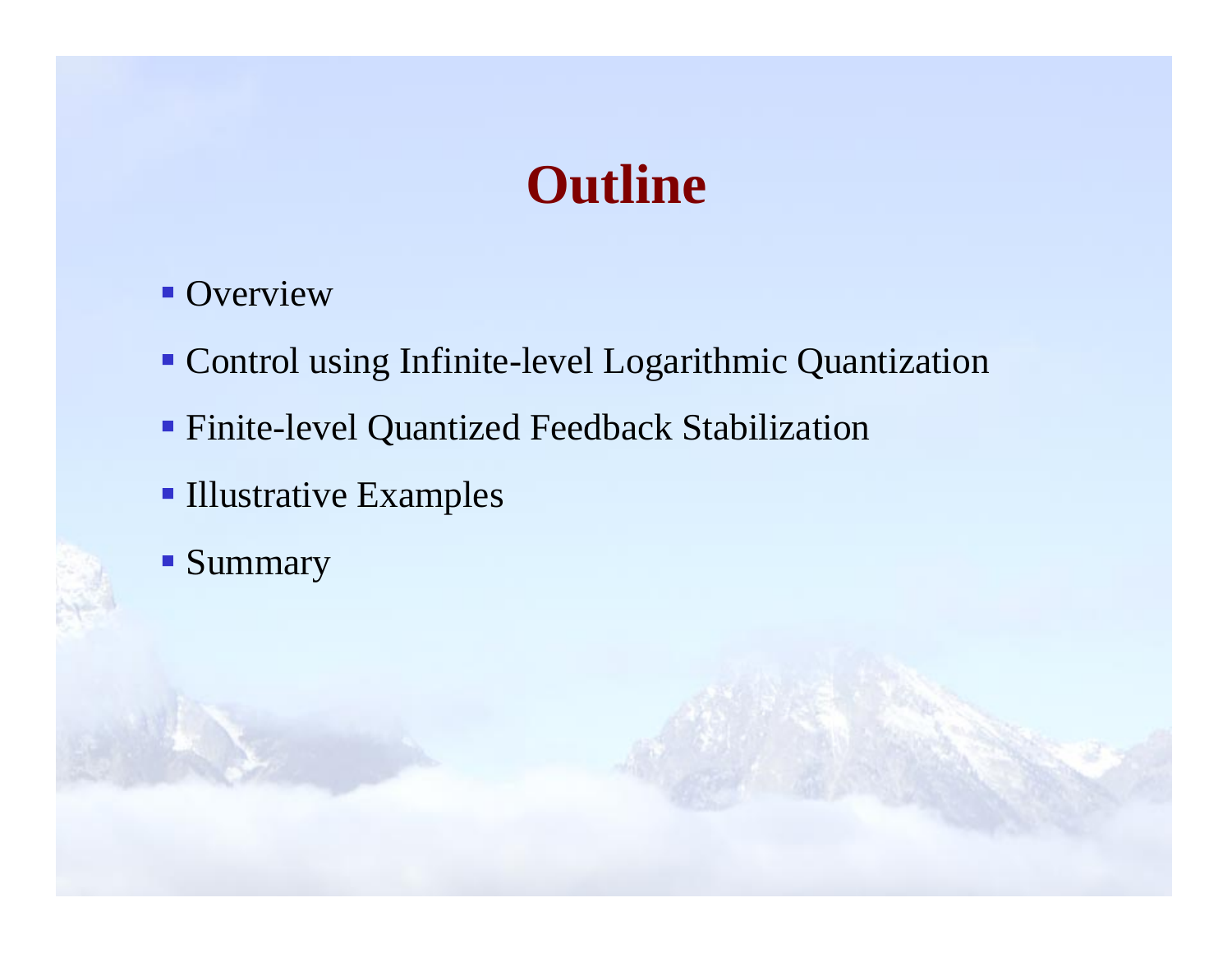# **Overview of Quantized Feedback Control**

#### **Brief History of Quantized Feedback Control**

- Kalman '56: Effect of quantization, limit cycles & their chaotic behaviours
- **Mitigation of quantization effects:** (Curry '70, Delchamps '90, Miller *et. al.* '89)
- Absolute stability theory: treating quantization errors as nonlinearity (Desoer & Vidyasagar '75, Willems '71,…)
- **Feedback using finite bandwidth communications links** (Wong & Brockett '99,'00 ,…)
- Minimal information feedback(Nair & Evans '00, Elia & Mitter '01, Elia et. al,'00,'01,'02, Kao & Venkatesh '02,…)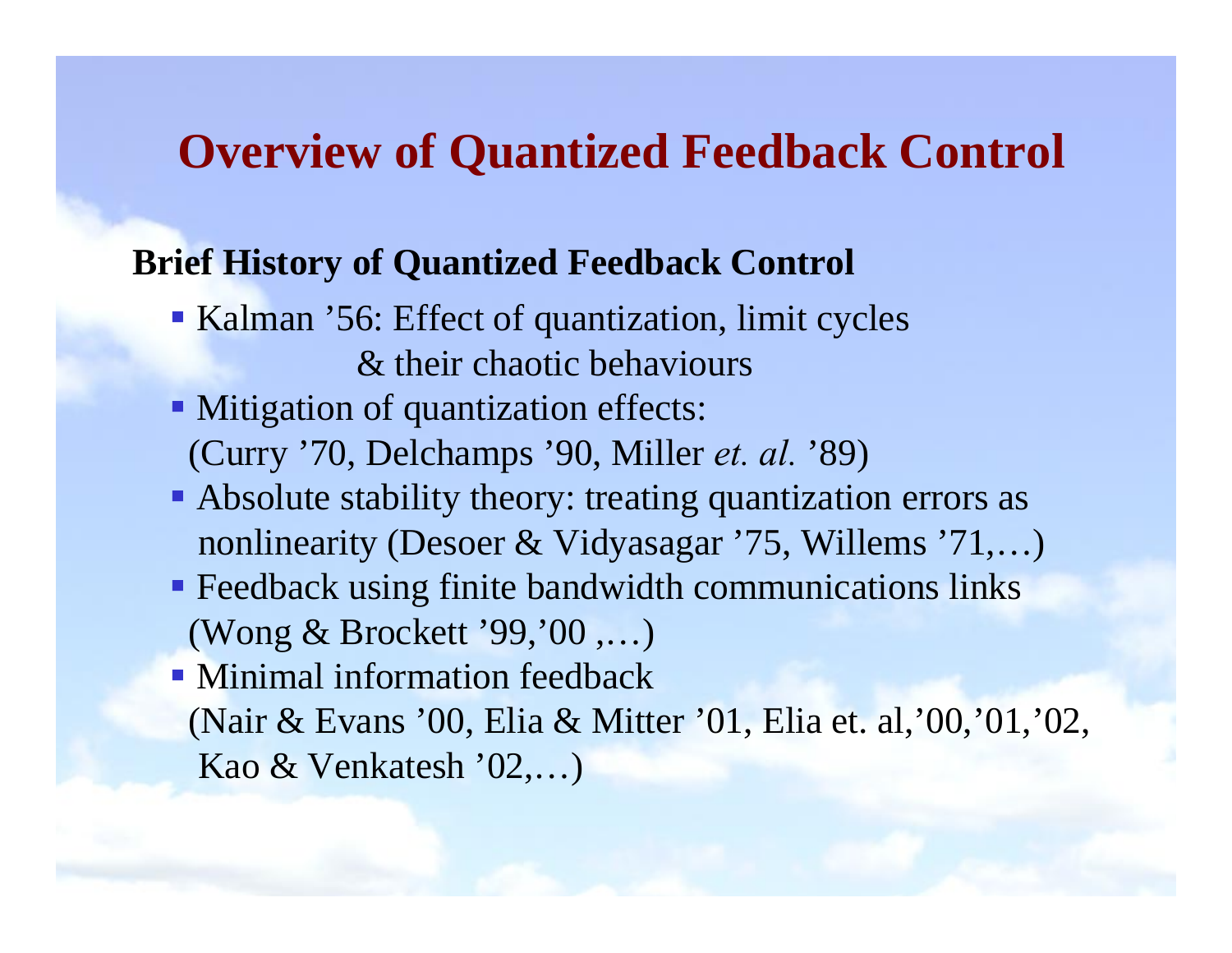

By ignoring communications problems (e.g., transmission errors and delays), the design problem becomes a quantized feedback control problem:



*For this talk, we limit to stabilization problems only.*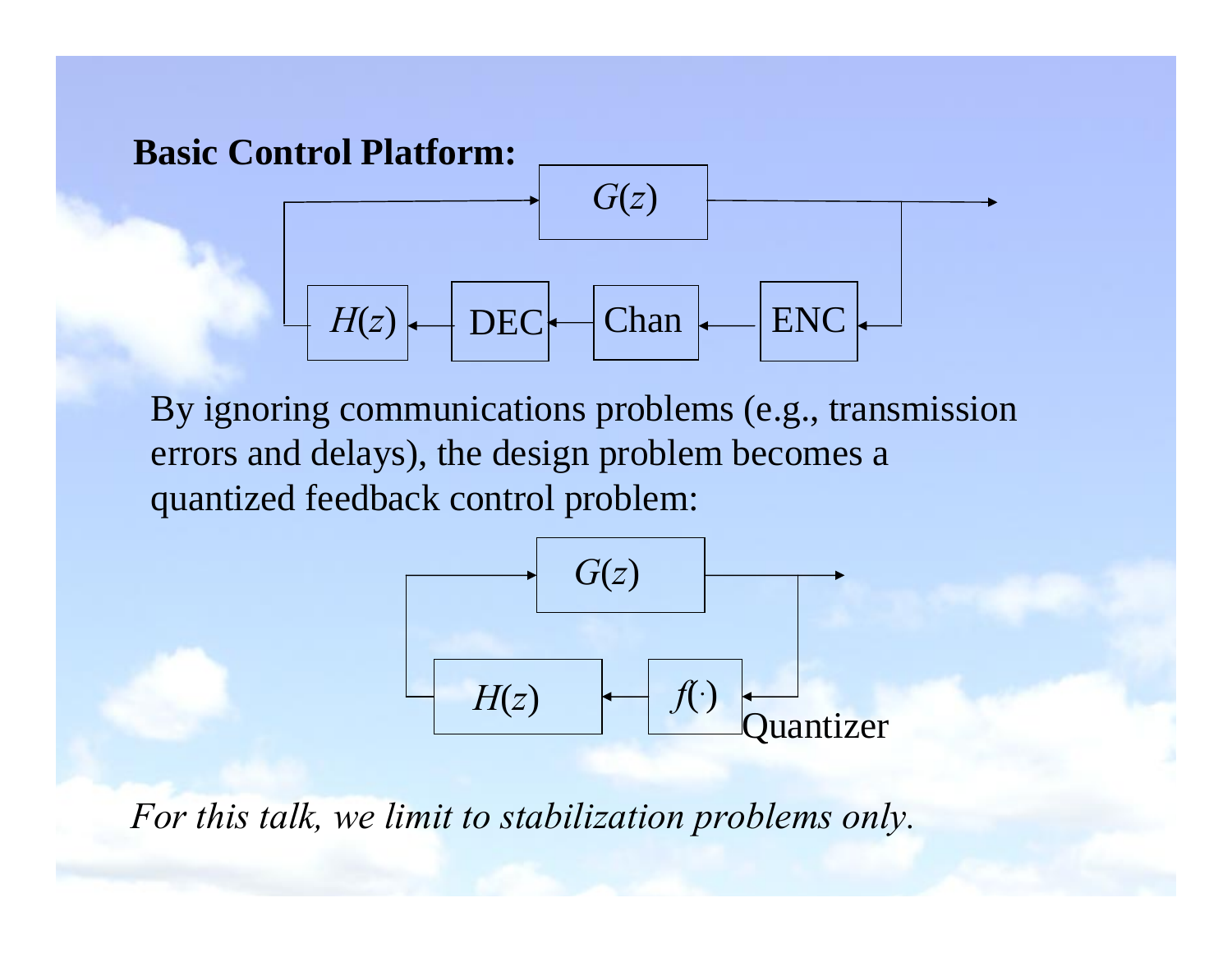## **Types of Quantizers**

**Static quantizers (or memoryless quantizers)**

- **Logarithmic quantizers are optimal in many control settings (Elia & Mitter 2001, Fu and Xie 2004, …)**
- **But requiring an infinite number of quantization levels**

**Dynamic quantizers (with memory)**

- **Recent focus has been on minimum information rate for feedback (Nair and Evans 2003,…).**
- **Typically, a** *very* **low bit rate is needed**
- **However, practical control design based on the minimum information rate is difficult.**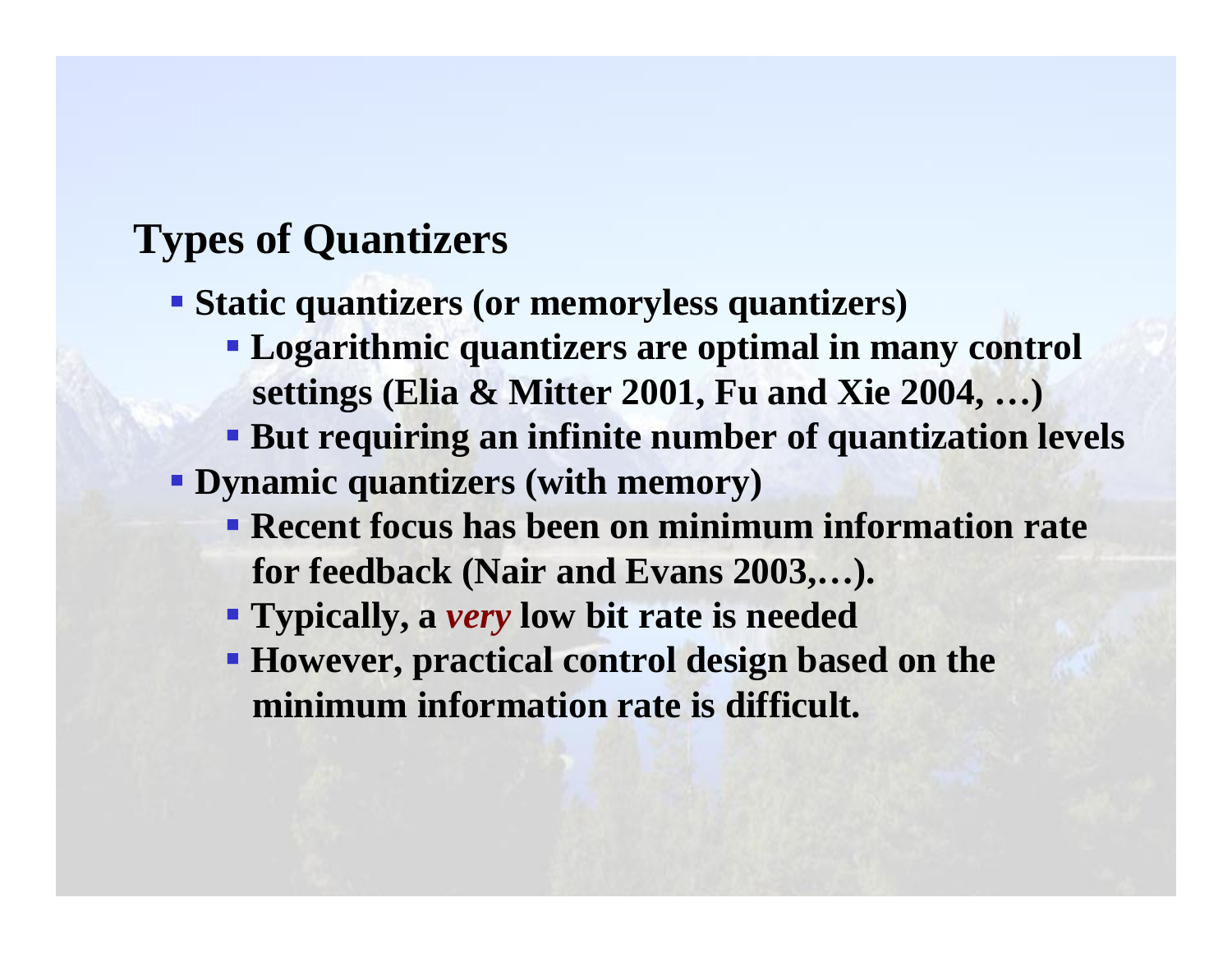**Example 1:**  $x_{k+1} = ax_k + u_k$ <br>  $y_k = x_k$  $(|a|>1)$ 

Minimum bit rate required for stabilization =  $log_2|a|$ .

For  $a = 8$ , it is only 3 bits.

Even for  $a = 128$ , it is only 7 bits!

In contrast, modern communication channels can handle data rates of KPS to MPS without any difficulties.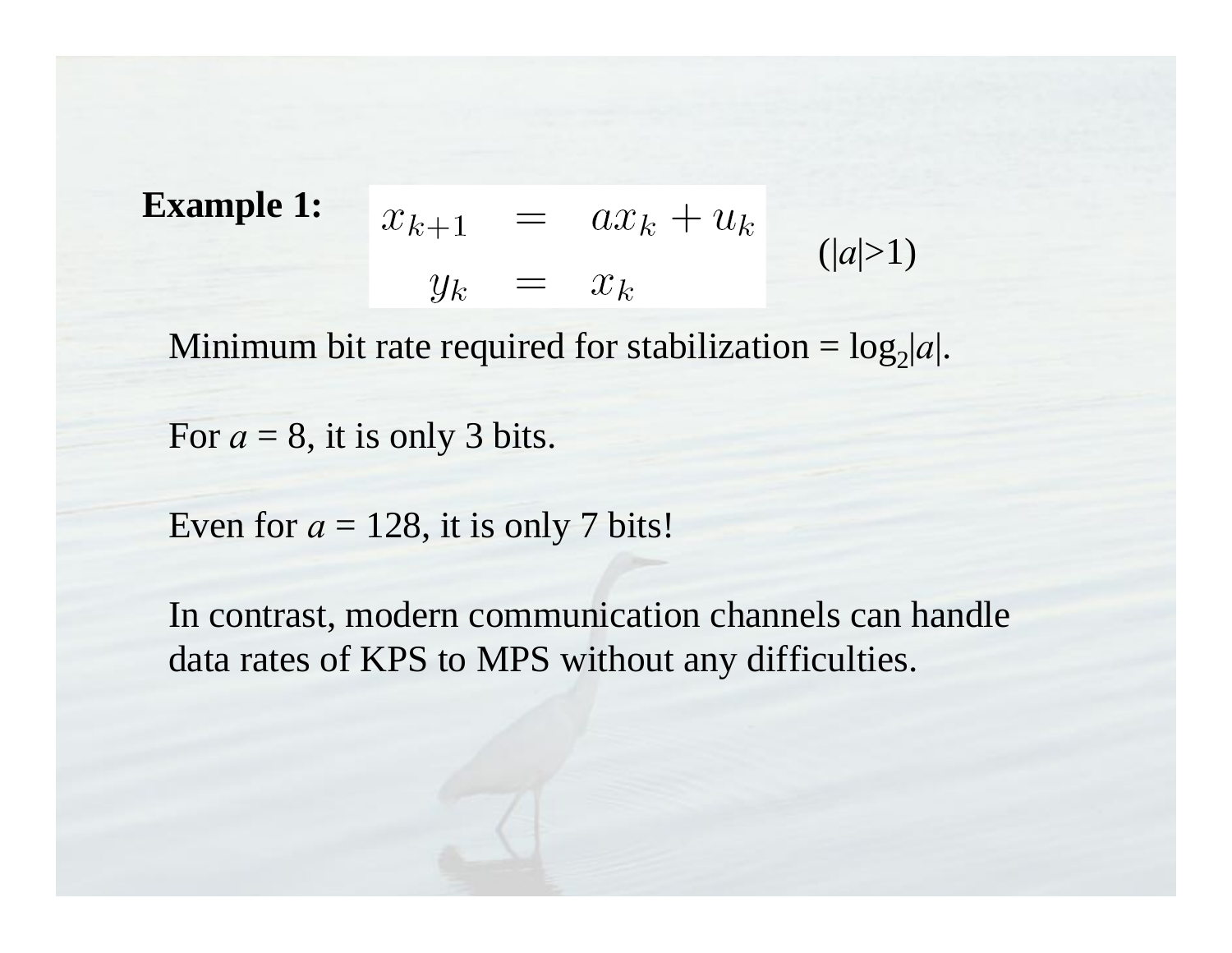### **Key Question of the Paper:**

How to design quantized feedback controllers which deliver good control performance, are easily implementable, yet, require only a moderate bit rate?

By moderate bit rate, we typically require several bits to several bytes per sample.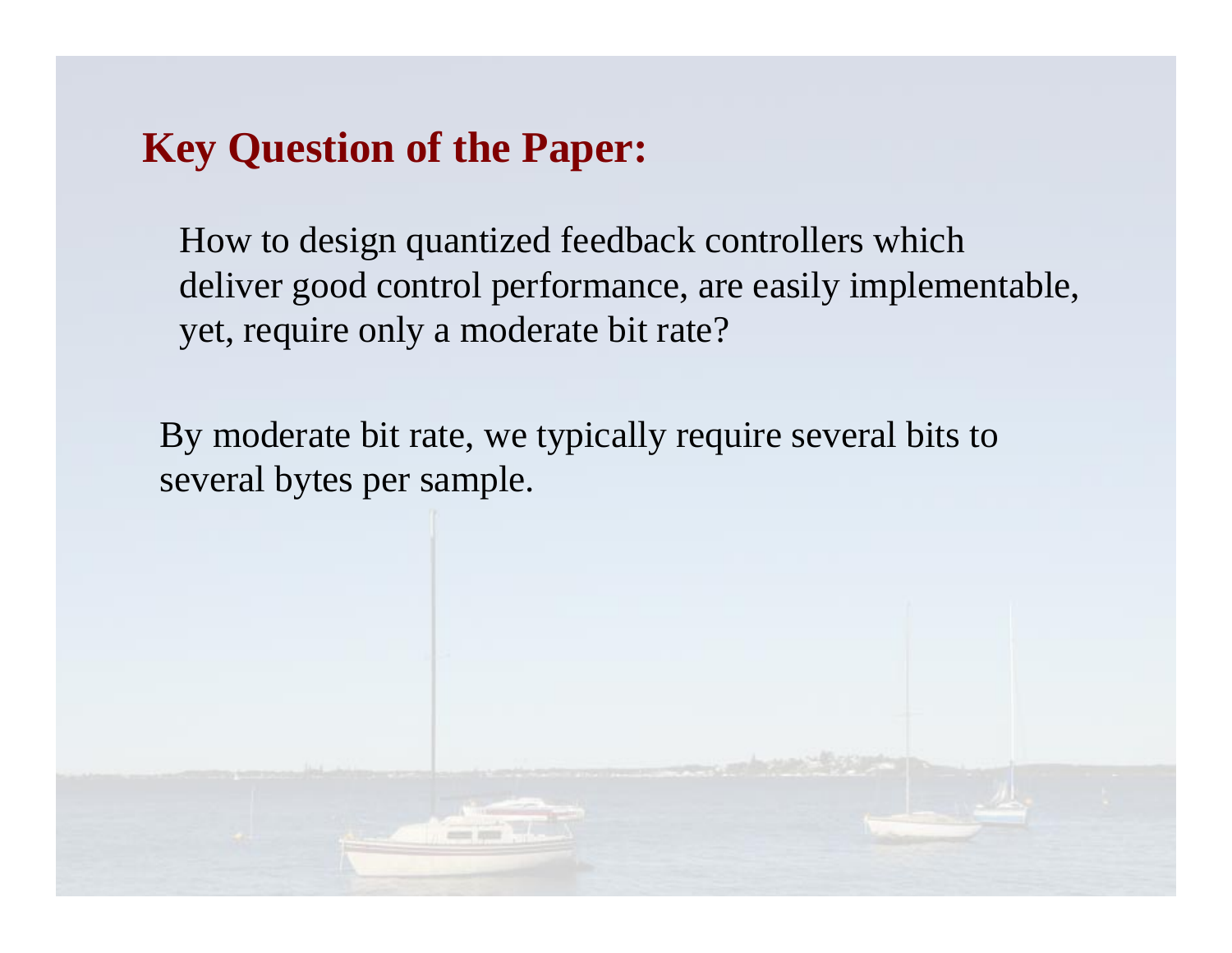# **Infinite-Level Logarithmic Quantization**

$$
\begin{array}{rcl}\n\text{System:} & x_{k+1} & = & Ax_k + Bu_k \\
y_k & = & Cx_k\n\end{array}
$$

(SISO, unstable, minimal realization)

Static quantizer (to be designed):  $v_k = Q(y_k)$ 

where  $v_k$  takes values in the set

$$
\mathcal{U} = \{ \pm u_i : i = 0, \pm 1, \pm 2, \cdots \} \cup \{ 0 \}
$$

Feedback Controller (to be designed):

$$
\begin{array}{rcl}\n\hat{x}_{k+1} & = & A_c \hat{x}_k + B_c v_k \\
u_k & = & C_c \hat{x}_k + D_c v_k\n\end{array}
$$

Notion of stability: Quadratic stability (i.e., fixed Lyapunov matrix)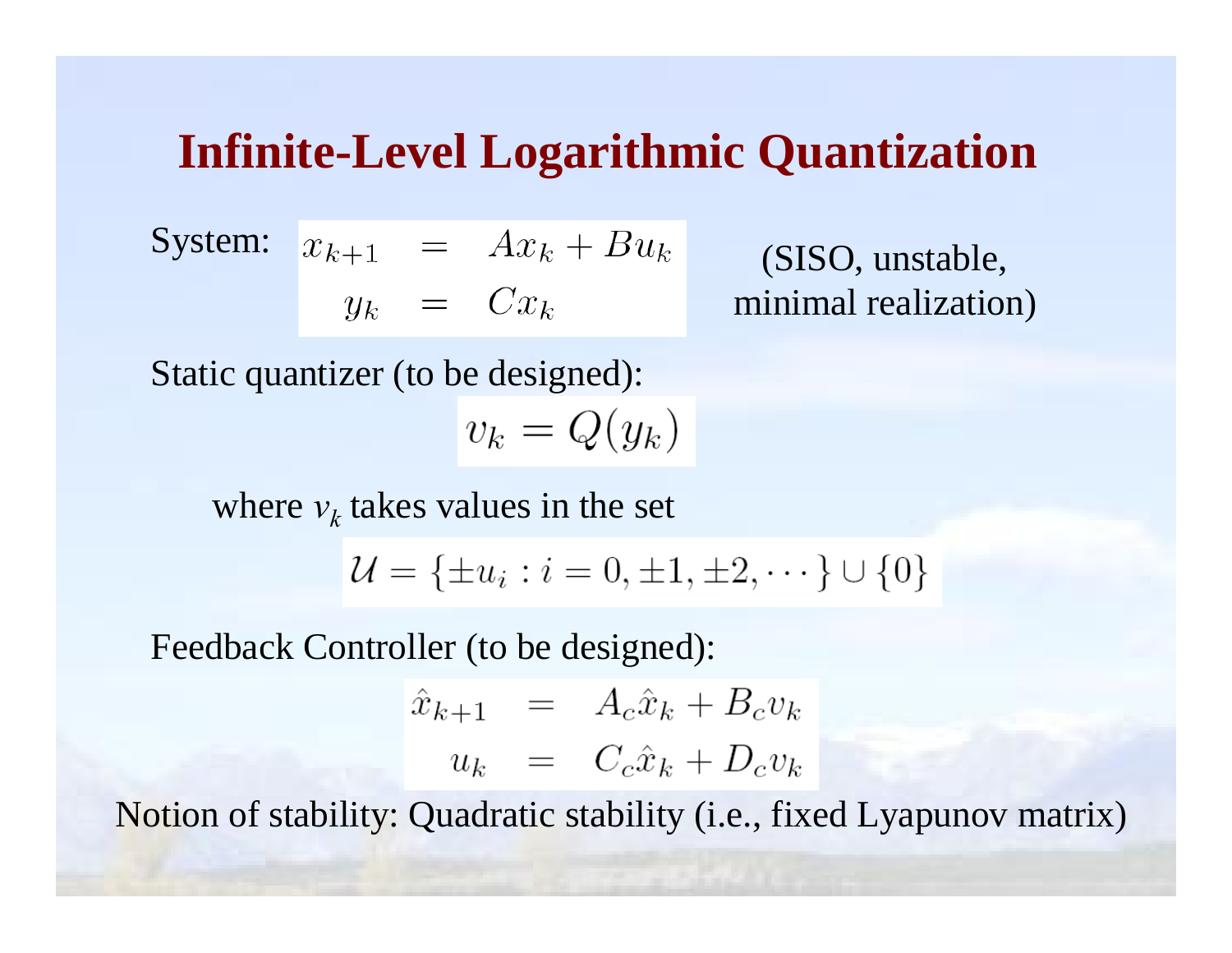#### **Design Objective**:

Global asymptotic stabilization (quadratic stabilization) with min. quantization density

Quantization density:

$$
\eta_Q = \limsup_{\epsilon \to 0} \frac{\#g[\epsilon]}{-\ln \epsilon}
$$

where  $\overline{\#g[\epsilon]}$  is the number of quantization levels in  $[\epsilon, 1/\epsilon]$ 

#### **Known Results** (Fu & Xie 2004):

- Optimal quantizer is logarithmic
- Quantization error for logarithmic quantizer = sector bound
- Solution to optimal quantized feedback stabilization can be solved via  $H_{\infty}$  optimization.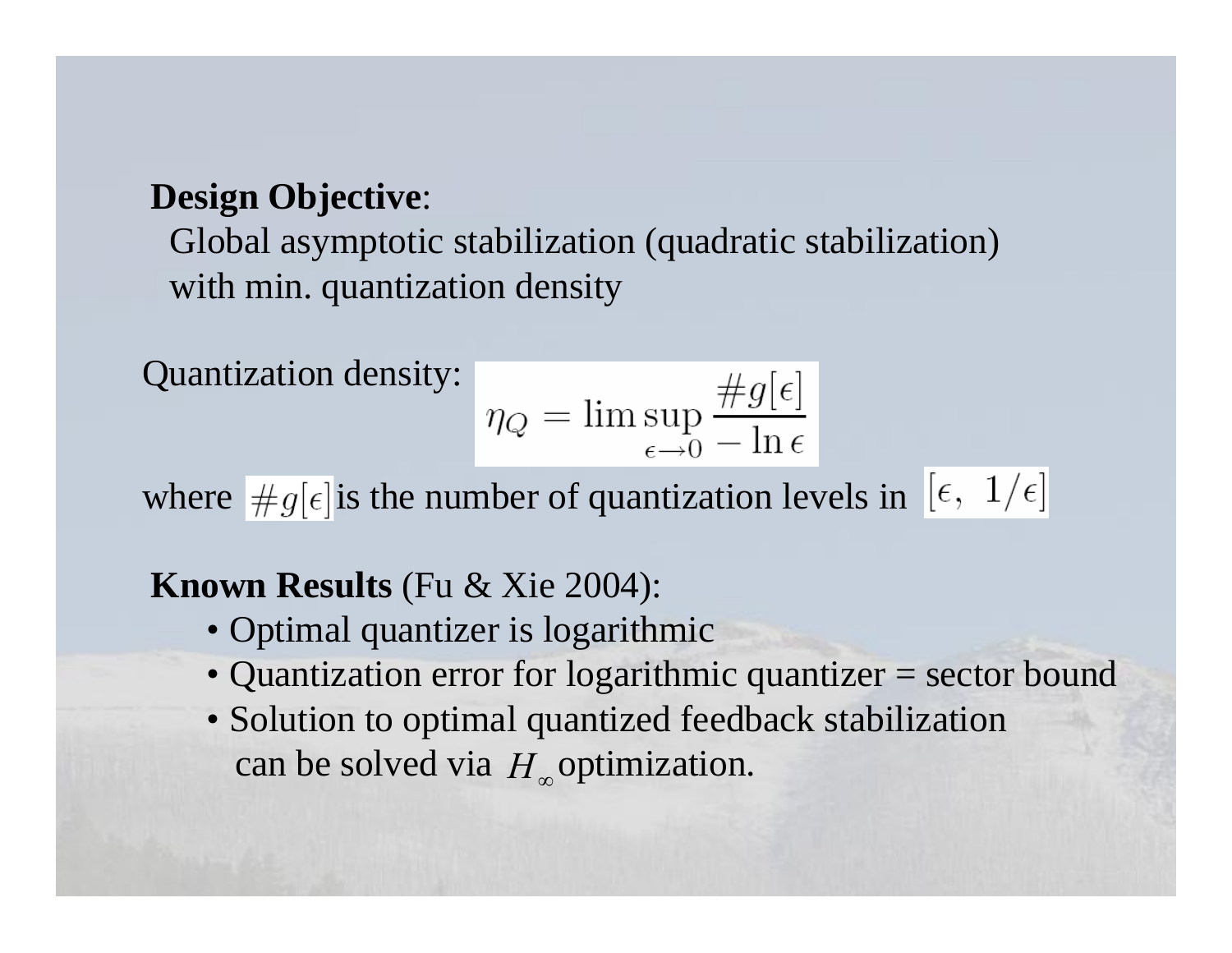#### **Details of the Known Results:**

#### Logarithmic quantizer:

$$
U = \{ \pm u^{(i)} = \rho^i u^{(0)}, \ i = 0, \pm 1, \pm 2, \dots \} \cup \{0\}, \quad 0 < \rho < 1
$$

|                    | $\rho^{\iota}u_0$ .     | if $\frac{1}{1+\delta}\rho^i u_0 < y \leq \frac{1}{1-\delta}\rho^i u_0$ | $\rho$ represents |
|--------------------|-------------------------|-------------------------------------------------------------------------|-------------------|
| $Q(y)=\big\langle$ |                         | if $y=0$                                                                | quantization      |
|                    | $-Q(-y)$ , if $y < 0$ . |                                                                         | density           |

Associated sector bound:

$$
\delta = \frac{1-\rho}{1+\rho}
$$
 (sector size)

…

*v*

 $\mathcal U$ 

Quantization error:

$$
v = Q(y) = (1 + \Delta)y, \ \ |\Delta| \le \delta
$$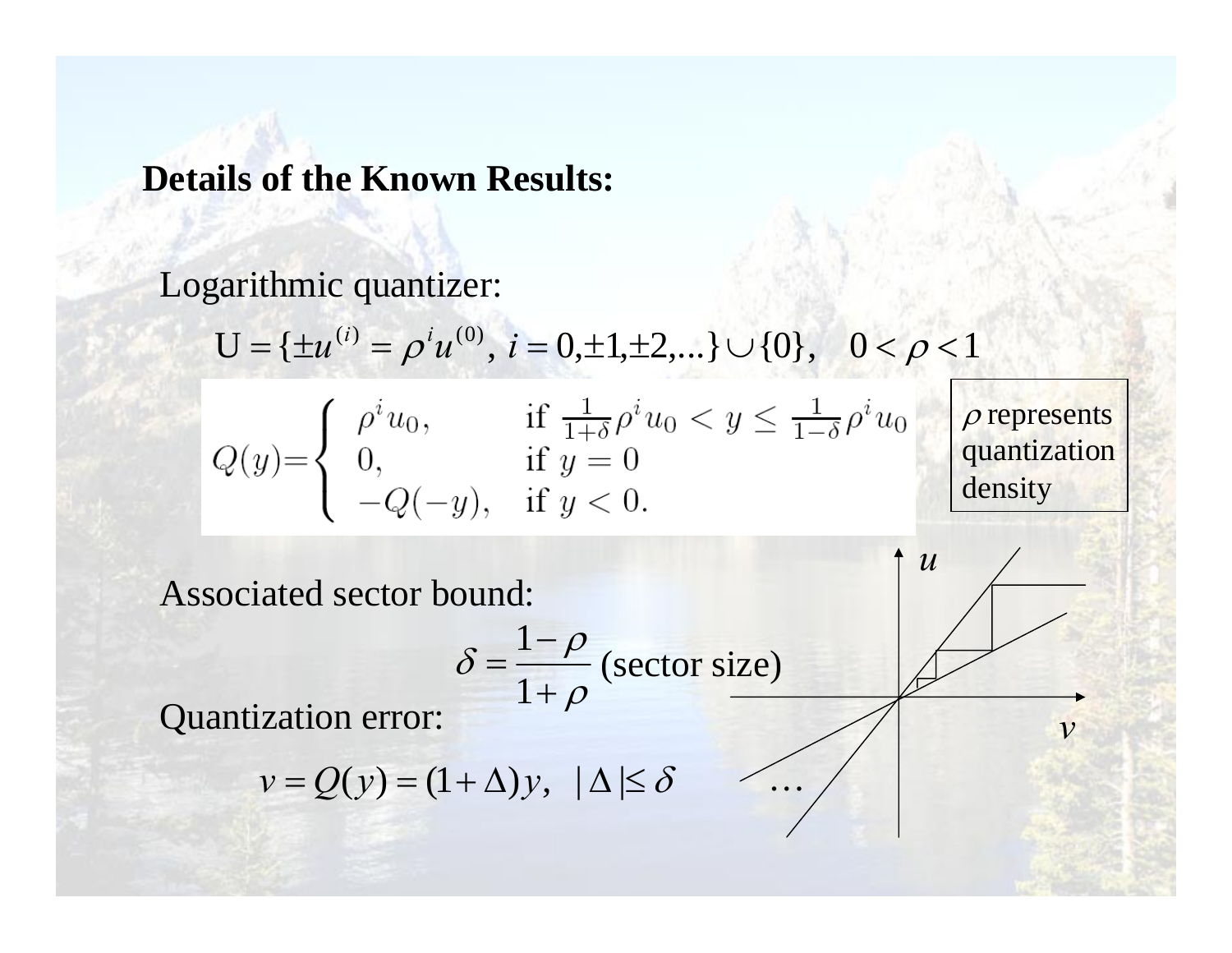#### **Theorem** (Fu & Xie 2004):

For a given logarithmic quantization density  $\rho > 0$ , the system is quadratically stabilizable via a quantized controller with quantization density  $\rho$  if and only if the following auxiliary system:

$$
x_{k+1} = Ax_k + Bu_k
$$
  

$$
v_k = (1 + \Delta)Cx_k, \quad |\Delta| \le \delta
$$

is quadratically stabilizable. It follows that the largest sector bound  $\delta$ <sub>sup</sub> and the corresponding coarsest quantization density  $\rho_{\inf}$  are given by

$$
\rho_{\inf} = \frac{1 - \delta_{\sup}}{1 + \delta_{\sup}}
$$
  
\n
$$
\delta_{\sup}^{-1} = \inf_{H(z)} ||(1 - H(z)G(z))^{-1}H(z)G(z)||_{\infty}
$$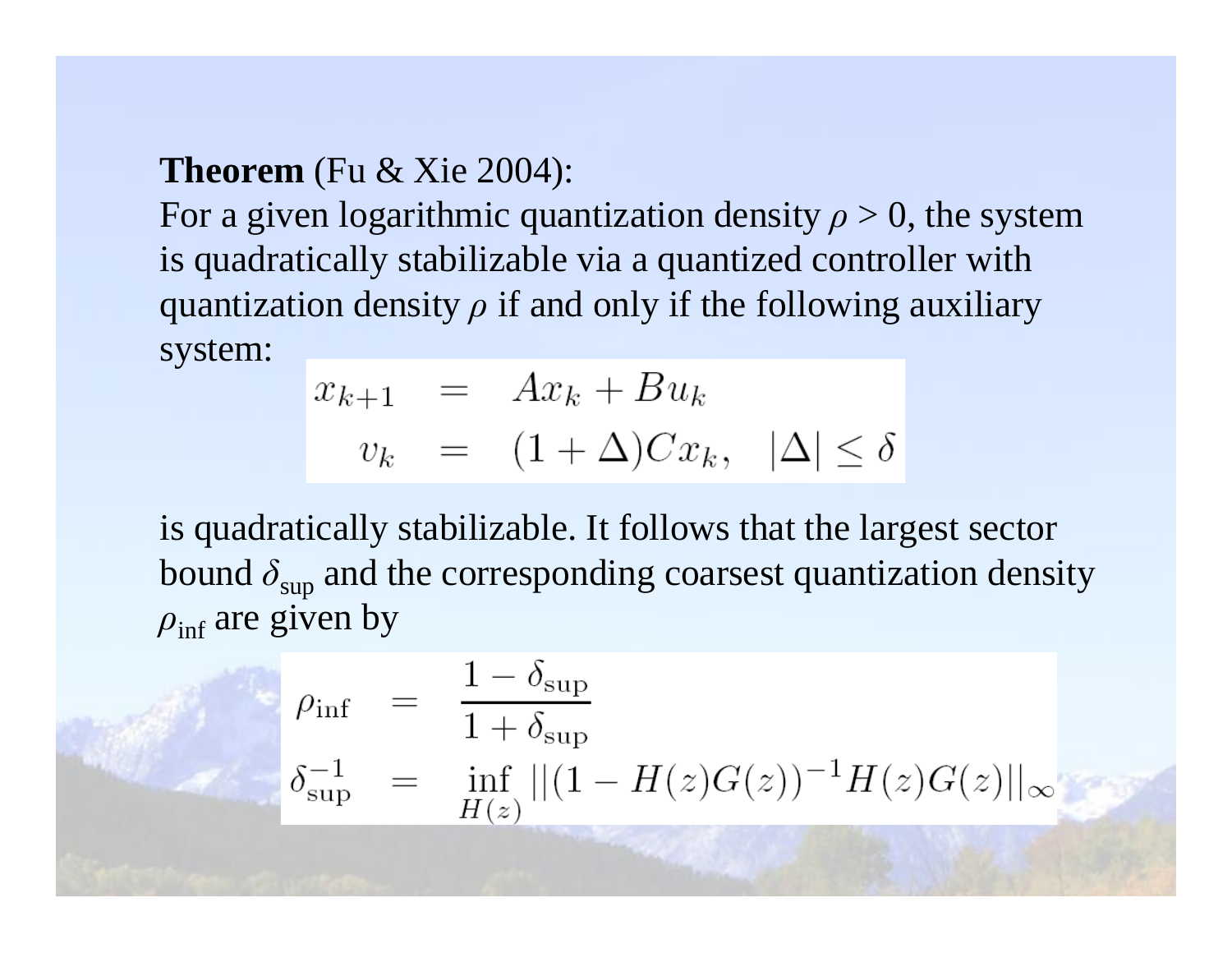## A SPECIAL CASE: SISO Stabilization using Quantized State Feedback (Revisit of Elia and Mitter '01)

System:  $x[k+1] = Ax[k] + Bu[k]$ 

Controller:

$$
u[k] = f(v[k])
$$

$$
v[k] = Kx[k]
$$

where  $f(\cdot)$  is a logarithmic quantizer with density  $\rho$ . Quadratic stabilization is considered.

Lyapunov function:

$$
V(x) = x^T P x
$$

Stabilization criterion:

 $\nabla$ *V*(*x*) = *V*(*Ax* + *Bf*(*Kx*)) − *V*(*x*) < 0, ∀*x* ≠ 0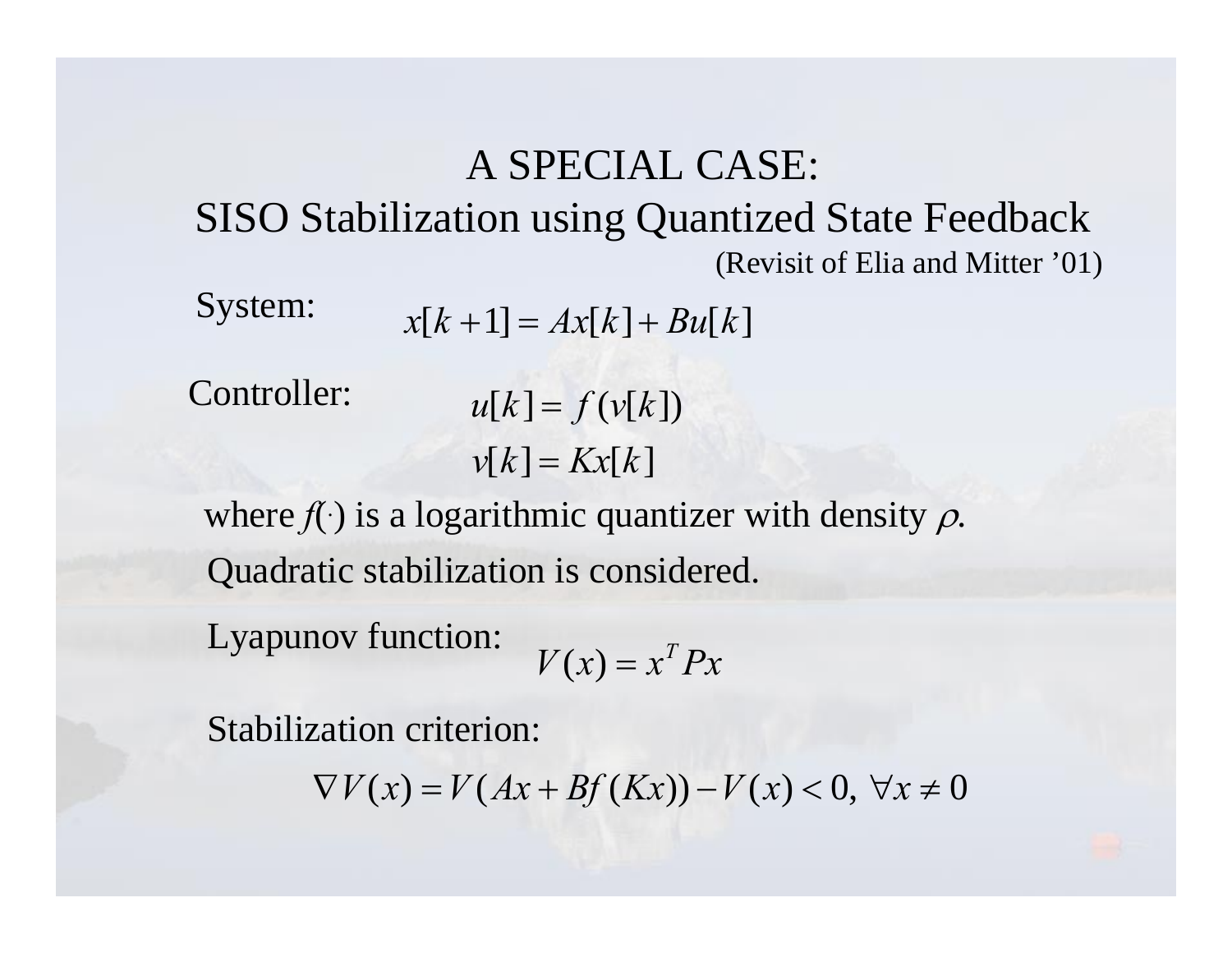**Theorem** (Elia & Mitter '01):

$$
\rho_{\min} = \frac{1-\delta}{1+\delta}, \qquad \delta^{-1} = \prod_i |\lambda_i^u|
$$

**Alternative proof by sector bound method:**

Minimizing the  $H_{\infty}$  norm of the following function:

$$
G_C(z) = K(zI - A - BK)^{-1}B
$$

More specifically, the coarsest quantization density is determined by 1

$$
\sup_K \delta = \frac{1}{\inf_K \|G_C(z)\|_{\infty}}
$$

Solving the above gives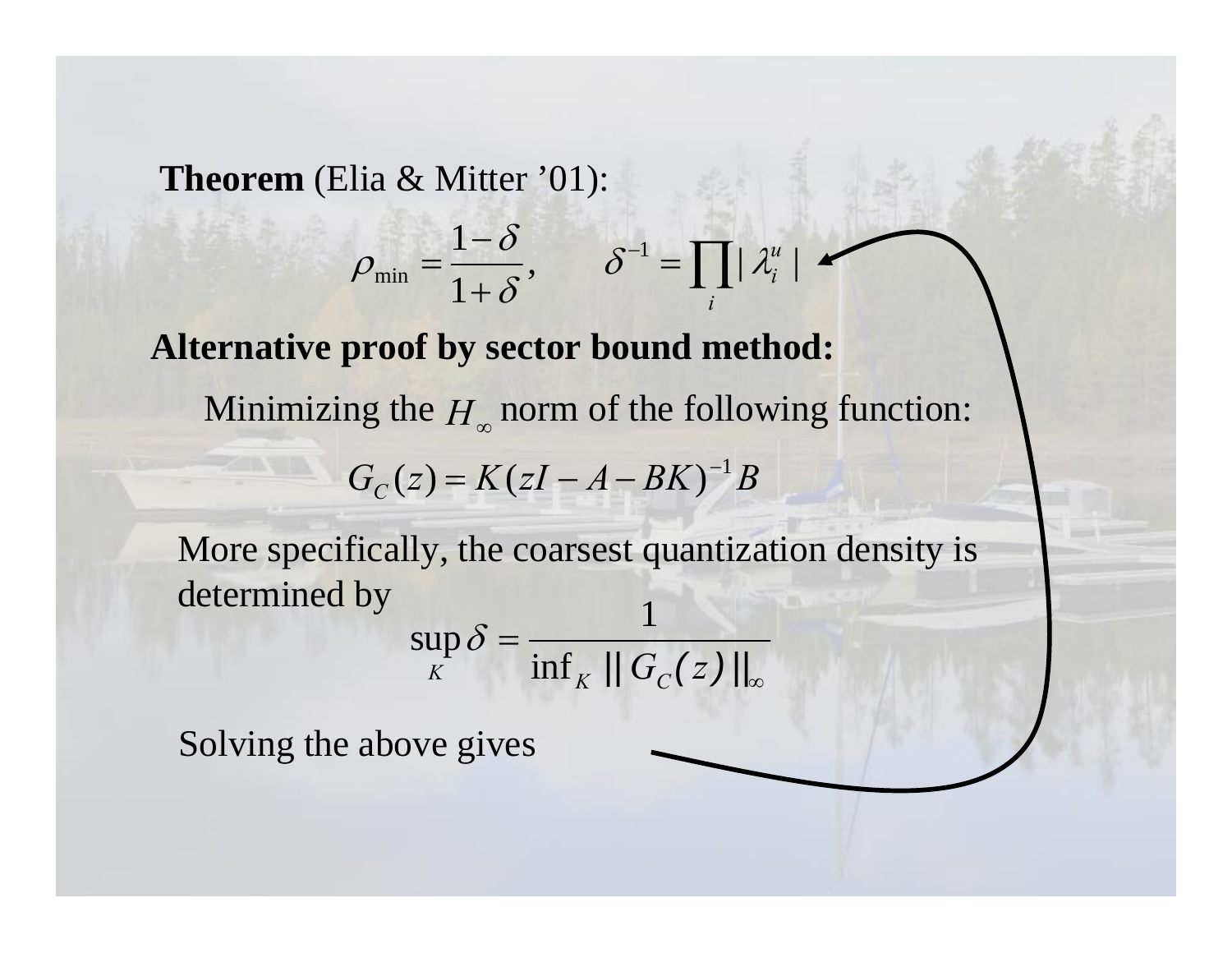**Example:**

$$
G(z) = \frac{z-3}{z(z-2)}
$$

Using quantized state feedback,

$$
\delta^{-1} = 2 \implies \rho_{\min} = \frac{1 - 1/2}{1 + 1/2} = 0.3333
$$

Using output feedback with quantized output measurements,

$$
\delta^{-1} = 10 \implies \rho_{\min} = \frac{1 - 1/10}{1 + 1/10} = 0.8182
$$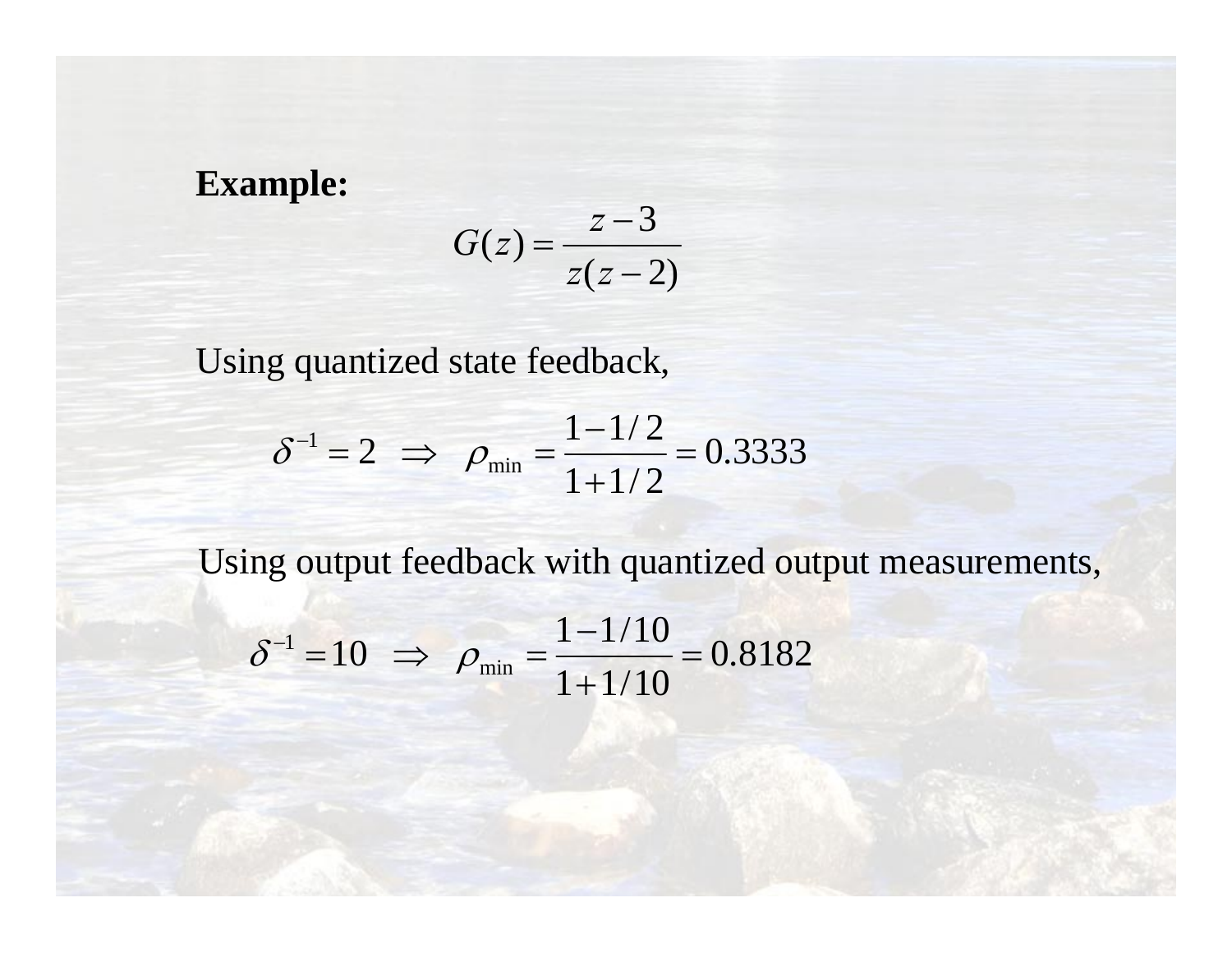## **Another Feedback Configuration for Quantized Output Feedback**

System:

\n
$$
x[k+1] = Ax[k] + Bu[k] \qquad \text{controlled} \& y[k] = Cx[k] \qquad \text{observable}
$$

Control signal is quantized but the output measurement is not.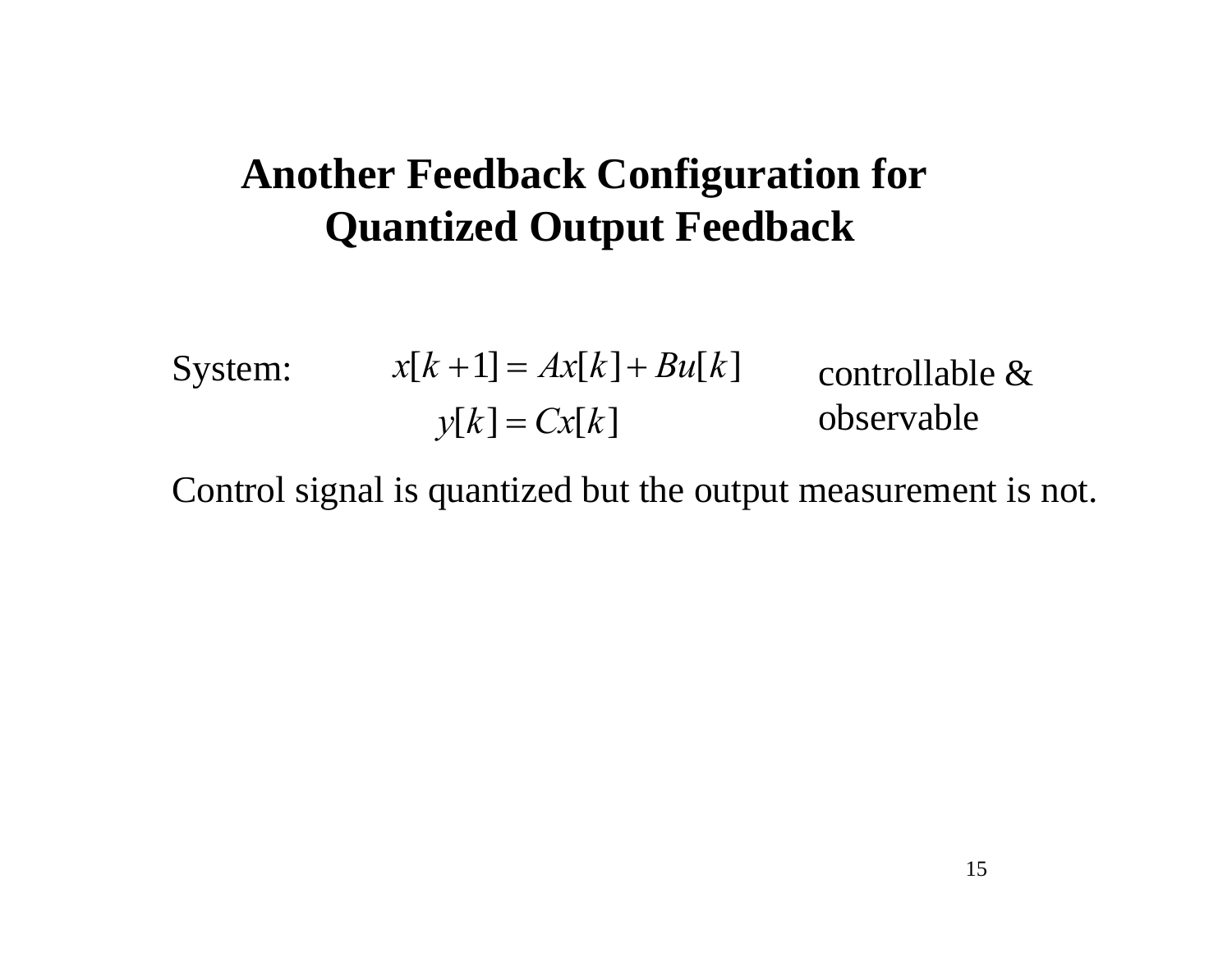**Theorem**: For quantized control input, the coarsest quantization density for state feedback stabilization is also achievable by output feedback. In particular, the required controller is an observer-based one:

$$
x_c[k+1] = Ax_c[k] + Bu[k] + L(y[k] - Cx_c[k])
$$
  

$$
v[k] = Kx_c[k]
$$
  

$$
u[k] = f(v[k])
$$

Proof (key idea): Design a deadbeat observer. This gives perfect state observation in a finite number of steps. Afterwards, output feedback is the same as state feedback.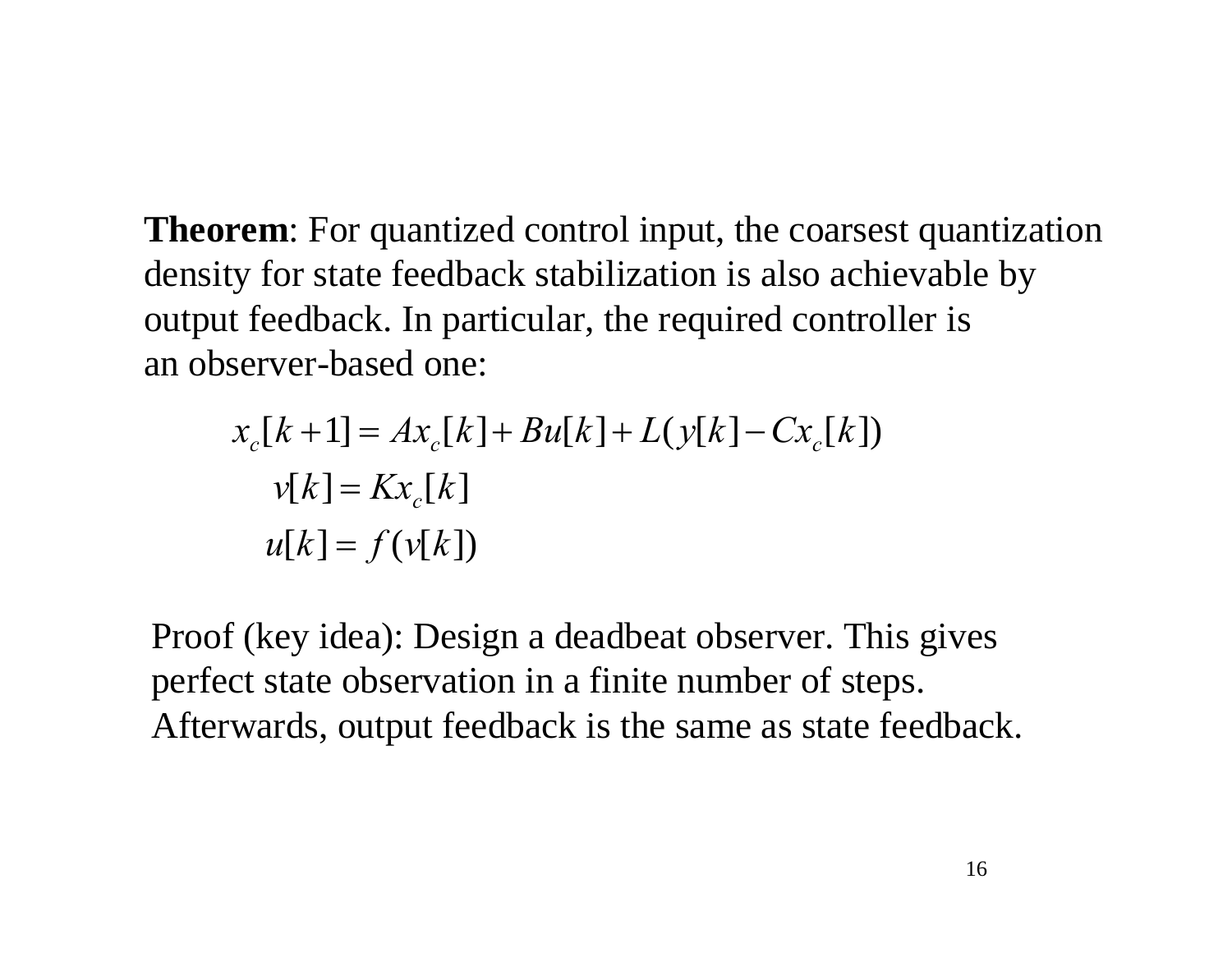### **Extension to MIMO Systems**

$$
System: \t x[k+1] = Ax[k] + Bu[k] \t count{controllable & \t x[k] = Cx[k] \t observeable}
$$

Same as before except *<sup>m</sup>*-inputs, *<sup>m</sup>*-outputs

Quantizer:

$$
f(v) = diag{f_1(v_1), f_2(v_2), \cdots, f_m(v_m)}
$$

Quantization density vector:

$$
\rho = [\rho_1, \rho_2, \cdots, \rho_m], 0 < \rho_i < 1
$$

Quantization error:

$$
e(v) = \Delta(v)v,
$$
  
\n
$$
\Delta(v) = \text{diag}\{\Delta_1(v_1), \Delta_2(v_2), \cdots, \Delta_m(v_m)\}
$$
  
\n
$$
|\Delta_i(v_i)| \le \delta_i, \quad i = 1, 2, \cdots, m
$$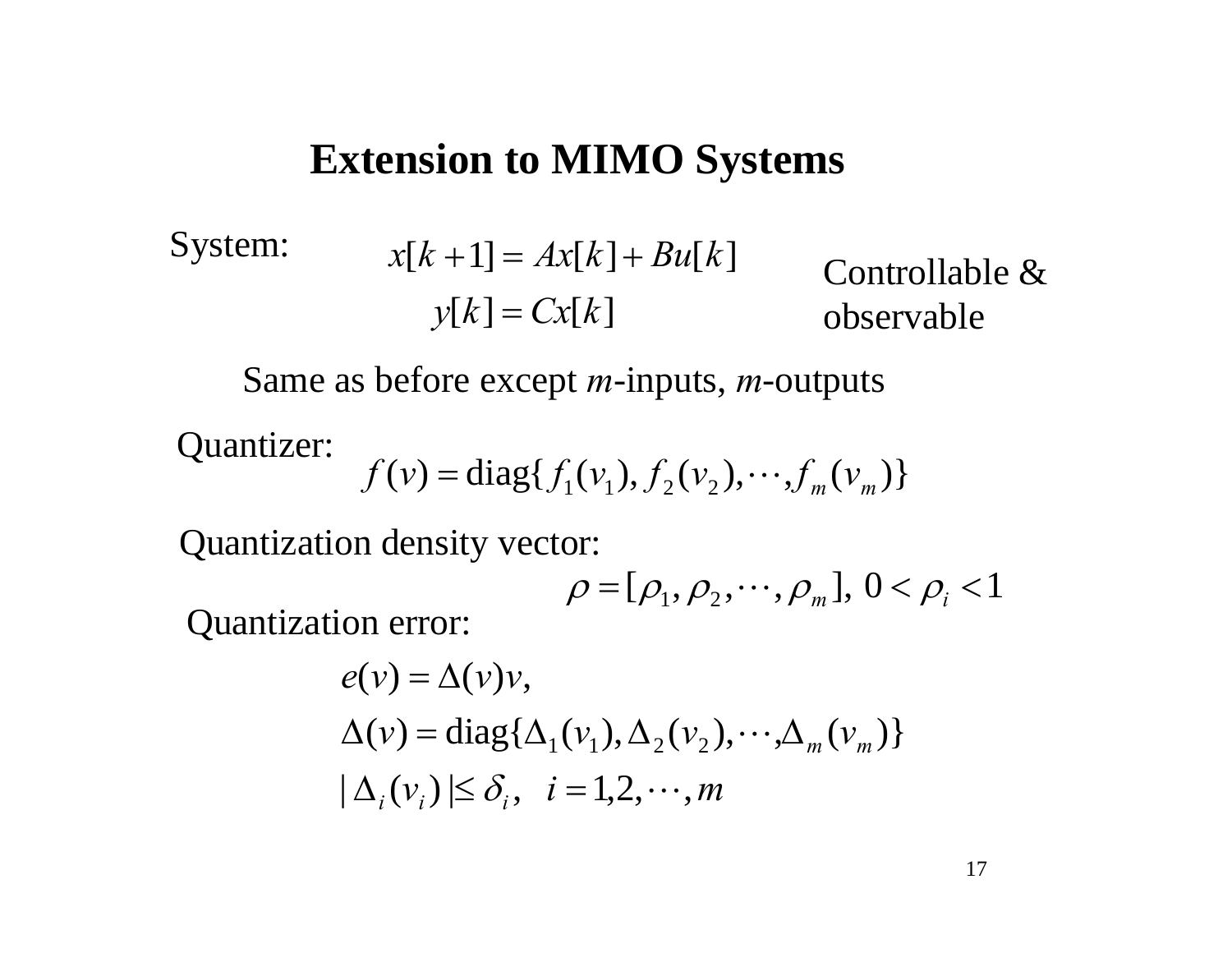### **Quantized State Feedback or Control Input**

**Theorem**: For a given quantization density vector  $\rho$ , consider the following auxiliary system:

$$
x[k+1] = Ax[k] + B(I + \Delta)v[k]
$$
  

$$
\Delta = diag{\Delta_1, \Delta_2, \cdots, \Delta_m}, \quad |\Delta_i| \le \delta_i
$$

Suppose the auxiliary system is quadratically stabilizable, then the original system is quadratically stabilizable via quantized feedback.

Conversely, if the original system is quadratically stabilizable via quantized feedback, and in addition, ln  $\rho_{_i}$  / ln  $\rho_{_j}$  are irrational  $\forall i \neq j$ , and  $\delta_i$  are replaced with  $\delta_i - \varepsilon$  for arbitrarily small  $\varepsilon > 0$ .

Then, the auxiliary system is quadratically stabilizable.

The two problems are "equivalent"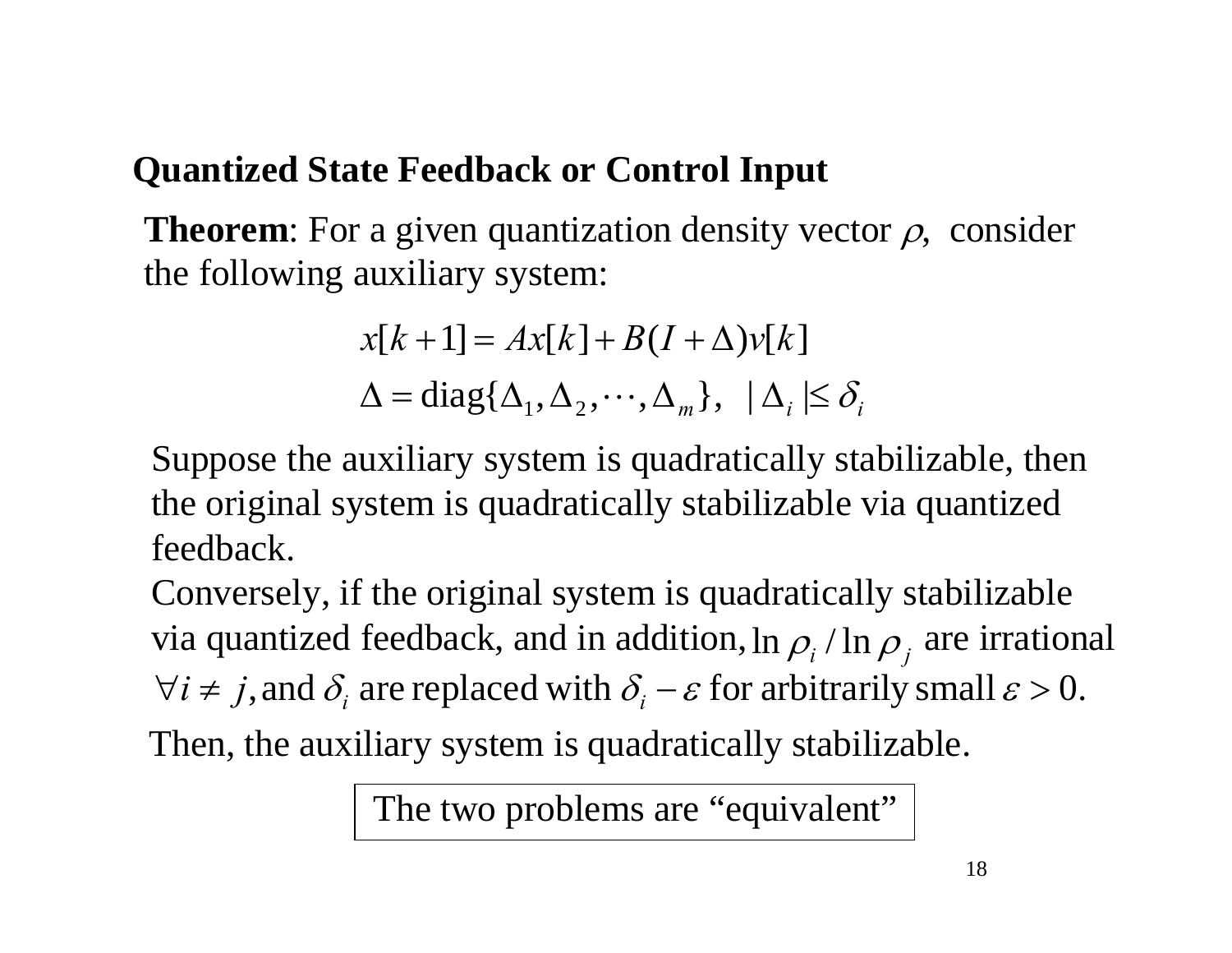# **Finite-Level Logarithmic Quantization**

Motivation: A logarithmic quantizer has an infinite number of quantization levels.

**Objectives:**

- To achieve global asymptotic stabilization using a finite-level quantizer
- To show that the information bit rate is very moderate

#### **Our Approach:**

- Using a finite-level (static) logarithmic quantizer, plus
- Dynamic scaling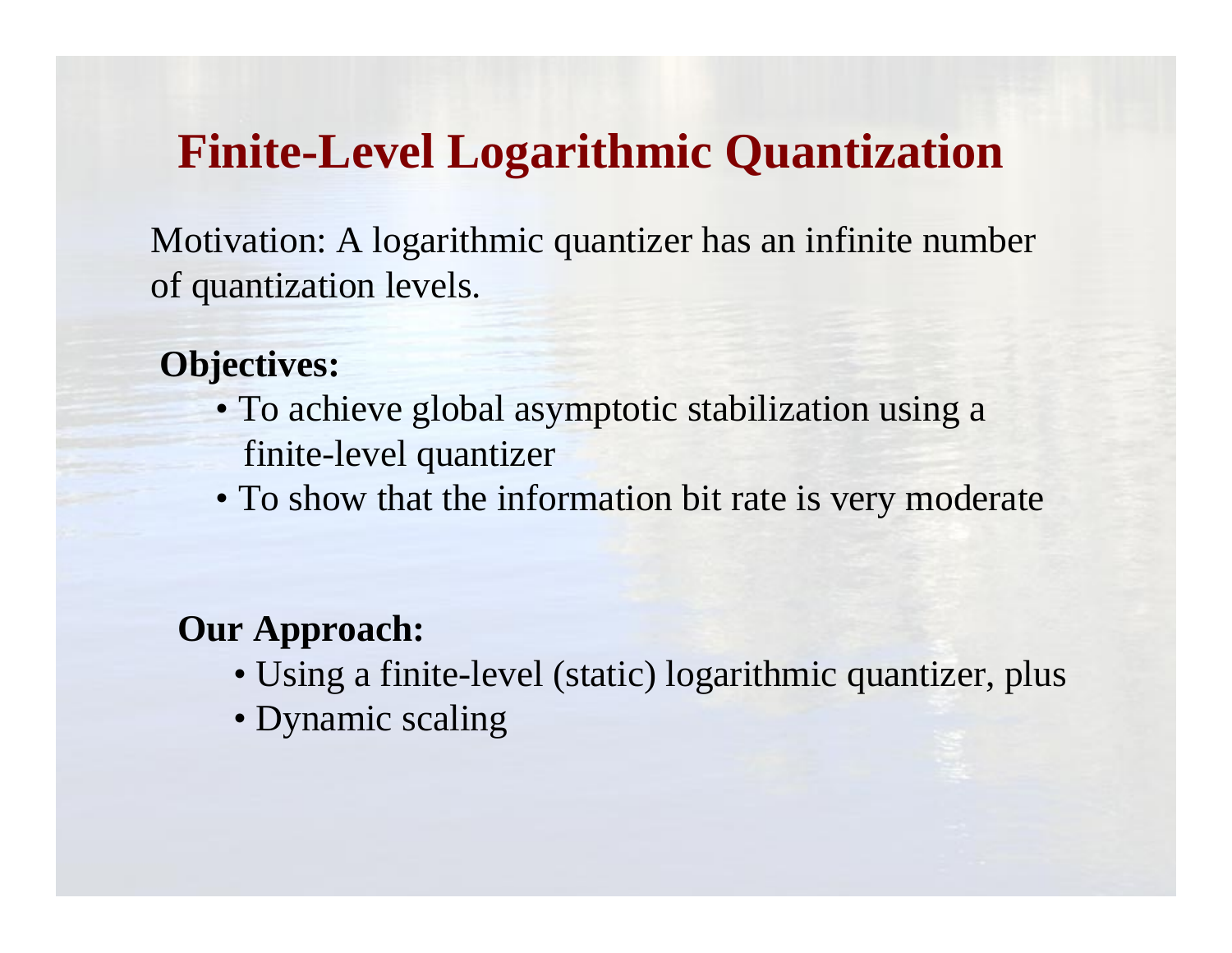**Finite-level logarithmic quantizer:**

$$
\mathcal{U} = \{\pm \rho^i u_0, i = 0, 1, 2, \cdots, N - 1\}, \quad u_0 > 0
$$
  

$$
Q(y) = \begin{cases} \rho^i u_0, & \text{if } \frac{1}{1+\delta} \rho^i u_0 < y \le \frac{1}{1-\delta} \rho^i u_0, \\ \rho^{N-1} u_0, & \text{if } 0 \le y \le \frac{1}{1+\delta} \rho^{N-1} u_0, \\ u_0, & \text{if } y > \frac{1}{1-\delta} \rho^i u_0, \\ -Q(-y), & \text{if } y < 0. \end{cases}
$$

(There are 2N levels)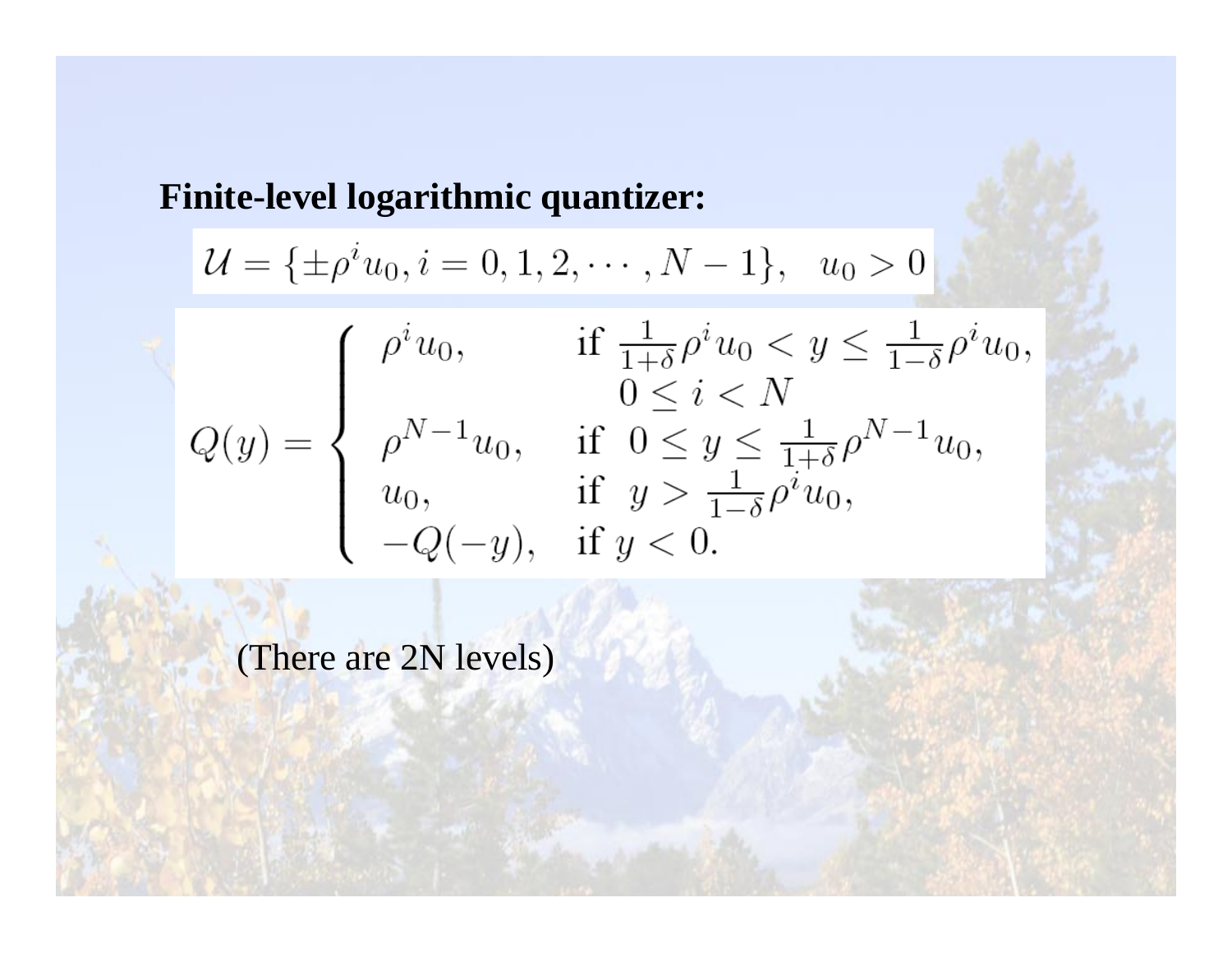**Dynamic Scaling:**

scaling factor

$$
v_k = g_k^{-1} Q(g_k y_k)
$$

with

$$
g_{k+1} = \begin{cases} g_k \gamma_1, & \text{if } |Q(g_k y_k)| = u_0 \\ g_k / \gamma_2, & \text{if } |Q(g_k y_k)| = \rho^{N-1} u_0 \\ g_k, & \text{otherwise} \end{cases}
$$

where  $0 < \gamma_1, \gamma_2 < 1$  are design parameters.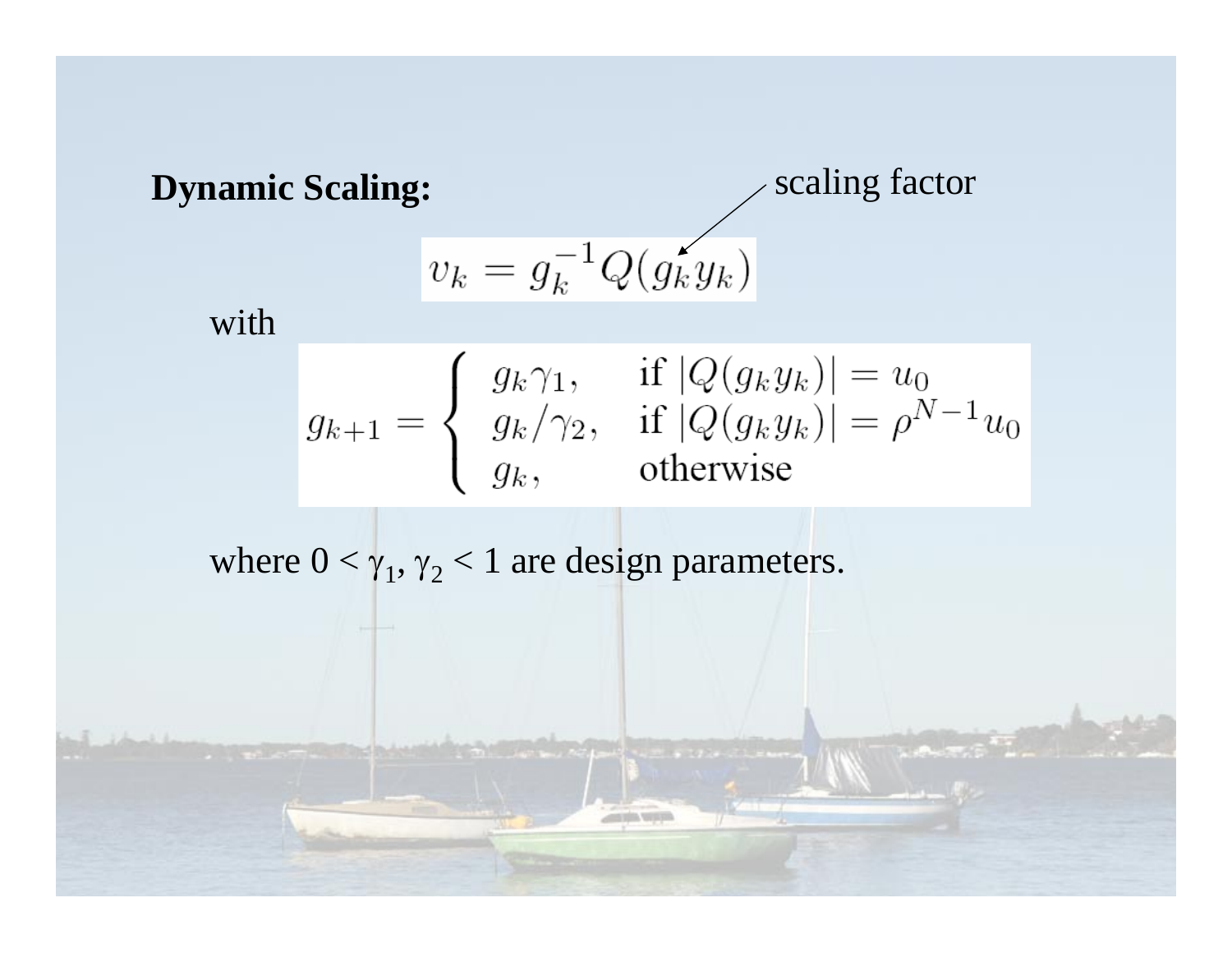#### **Control Design:**

Step 1: Design a stabilizing quantized feedback controller *H*(*z*) using an infinite-level logarithmic quantizer with quantization density  $0 < \rho < \rho_{\inf}$ . This controller will be used with a finite-level quantizer and a dynamic scaling factor.

Step 2: Choose  $0 < \gamma_1, \gamma_2 < 1$  for dynamic scaling. Roughly speaking,  $\gamma_1$  is chosen so that  $x(k+1) = \gamma_1 A x(k)$  is stable;  $\gamma_2$  is chosen so that  $H(z)$  still stabilizes  $v(k) = (1 + \Delta)Cx, \, |\Delta| \leq \delta$  $\gamma_2 x(k+1) = Ax + Bu$ 

Step 3: Choose  $N > N_0$  which depends on  $\gamma_1$ ,  $\gamma_2$ ,  $H(z)$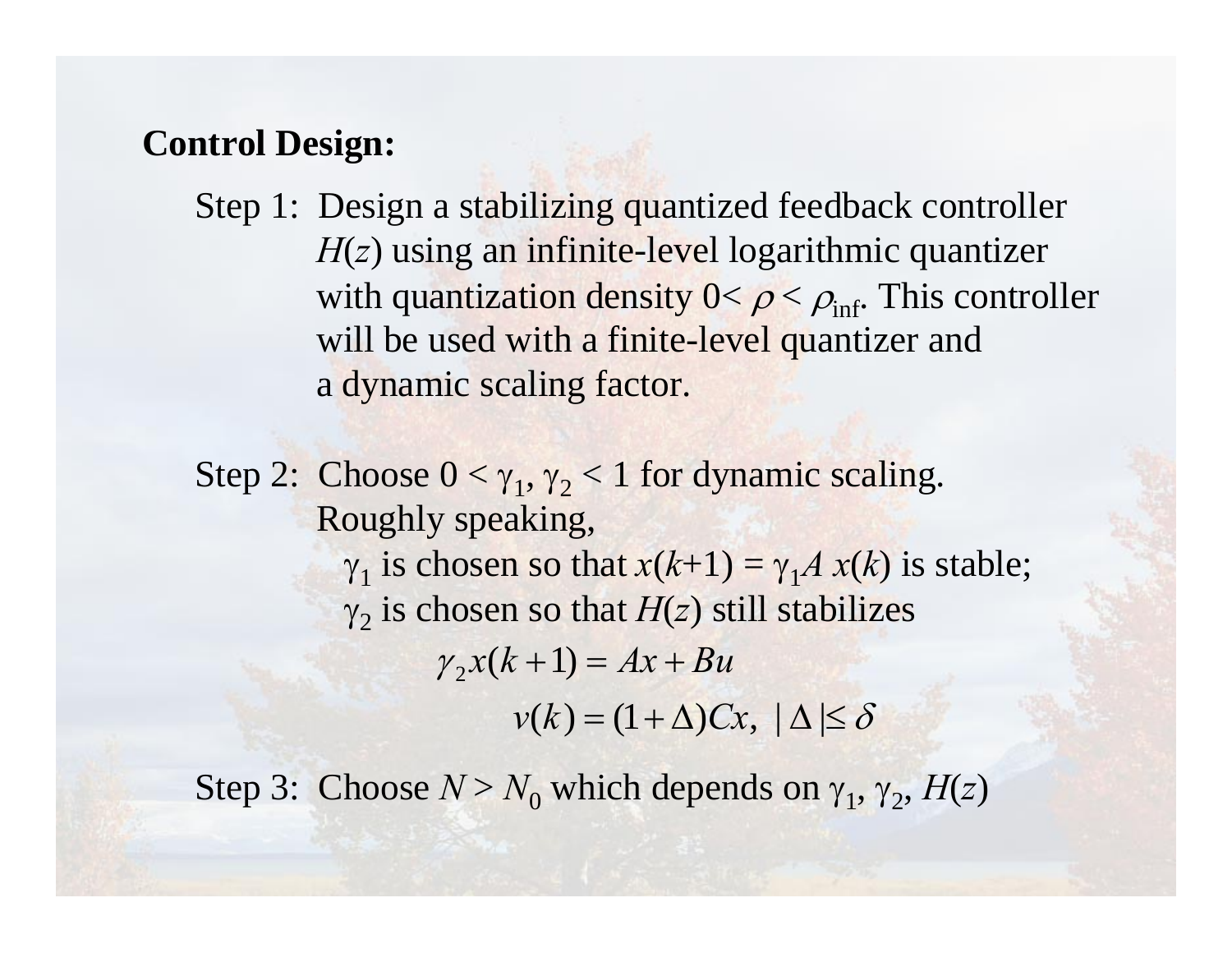#### **Main Result:**

Let the controller  $H(z)$ , scaling parameters  $\gamma_1$  and  $\gamma_2$ , and the number of quantization levels *N* be designed as above. Then, the closed-loop system is globally asymptotically stable.

#### **Typical Behavior of the System:**

If the initial state is very large, the feedback signal tends to be saturated, forcing  $g_k$  to decrease fast. This would result in a period of overshoot. Once  $g_k$  is sufficiently small, saturation will stop and the state decays exponentially. When the state is sufficiently small,  $g_k$  will increase gradually, causing the quantizer to bounce back and forth between the dead zone and logarithmic region. During this phase, the state also decays exponentially, but at a lower rate.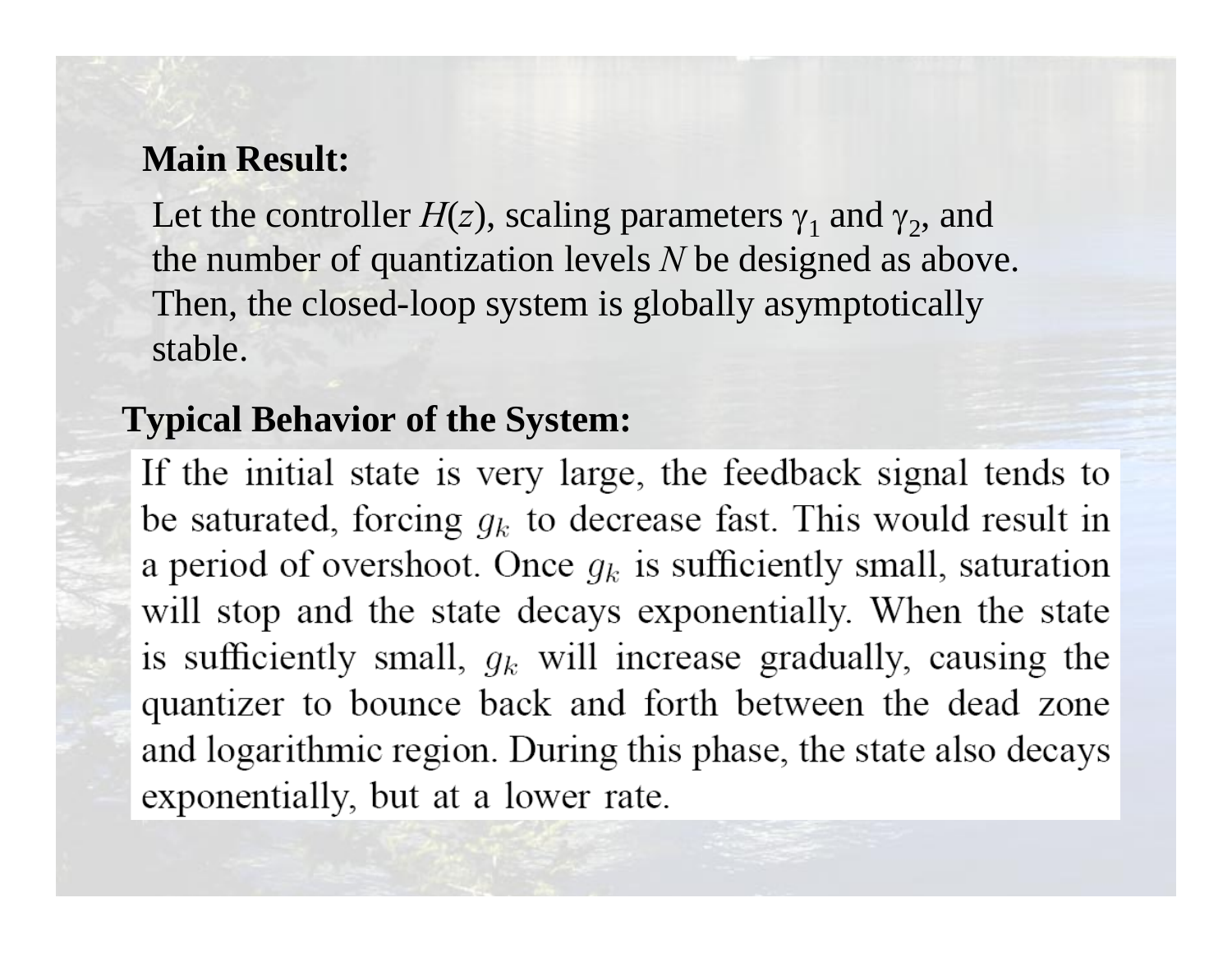#### **Remark 1:**

The main advantage of the proposed scheme is that the system behaves as if there were an infinite number of logarithmic quantization levels when the initial state is "moderate" in size, i.e., the state would converge exponentially. Only when the initial state is very large, a transient overshoot can be present.

**The region of exponential convergence can be easily increased by using more quantization levels, and the number of feedback information bits grows only at a log(log(***.***)) rate when the size of this region increases.** This makes the proposed scheme very practical.

Reason for  $log(log(.))$ :  $N = log (state size)$  due to logarithmic quantizer; bit  $\# = \log_2{(2N)}$ .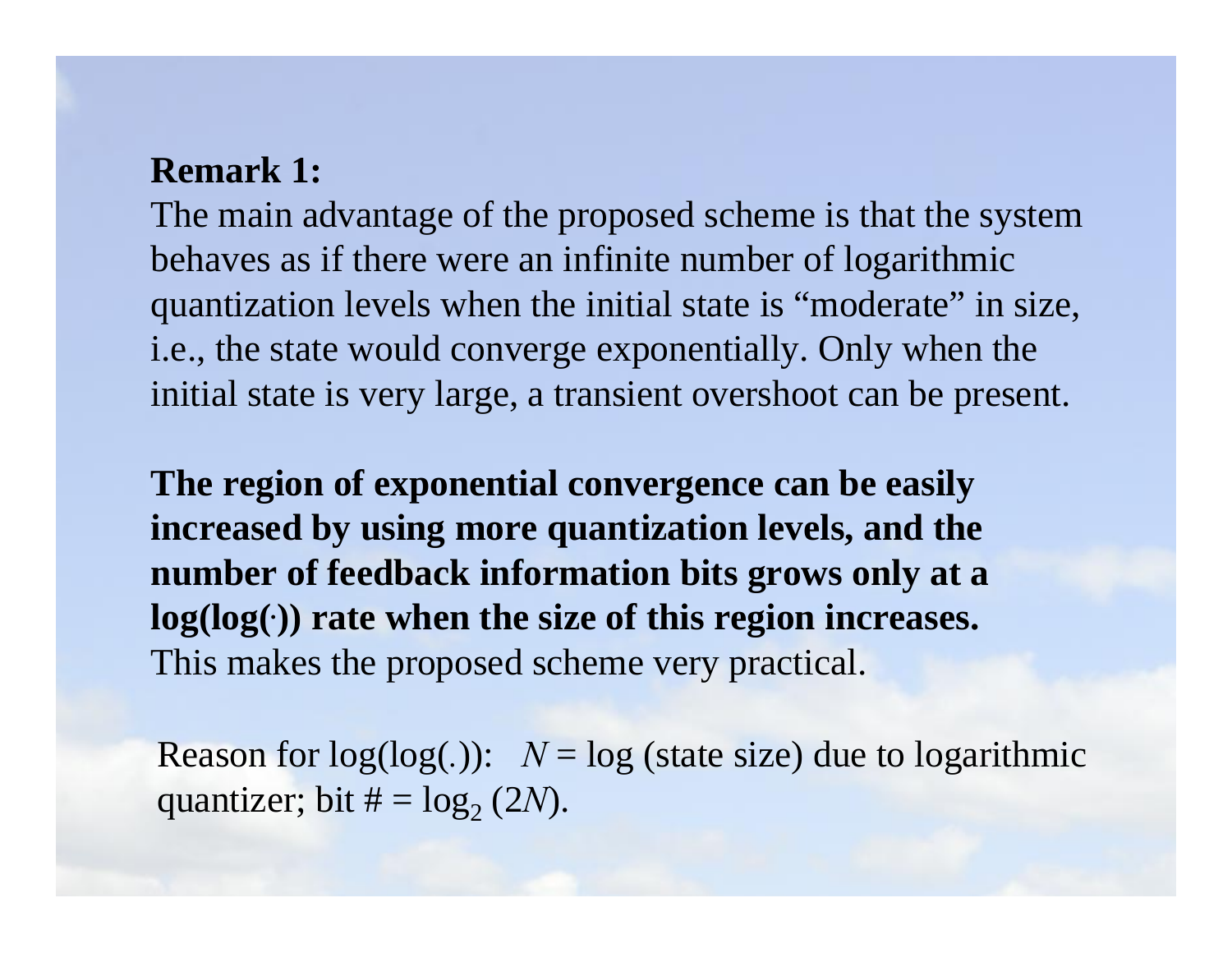#### **Remark 2 (on signal transmission):**

Only the quantized information  $v_k$  needs to be transmitted. The receiver can automatically detect the dynamic scaling factor  $g_k^{}$  based on the following assumptions:

- Both sides of the feedback channel knows the valuesof  $g_0$ ,  $γ_1$  and  $γ_2$ .
- There are no transmission errors or delays.

#### Simple Detection algorithm:

- If  $v_k$  is saturated,  $g_{k+1} = g_k \gamma_1$ ;
- If  $v_k$  is in the deadzone,  $g_{k+1} = g_k \gamma_2$ ;
- Otherwise ( $v_k$  is in the logarithmic region),  $g_{k+1} = g_k$ .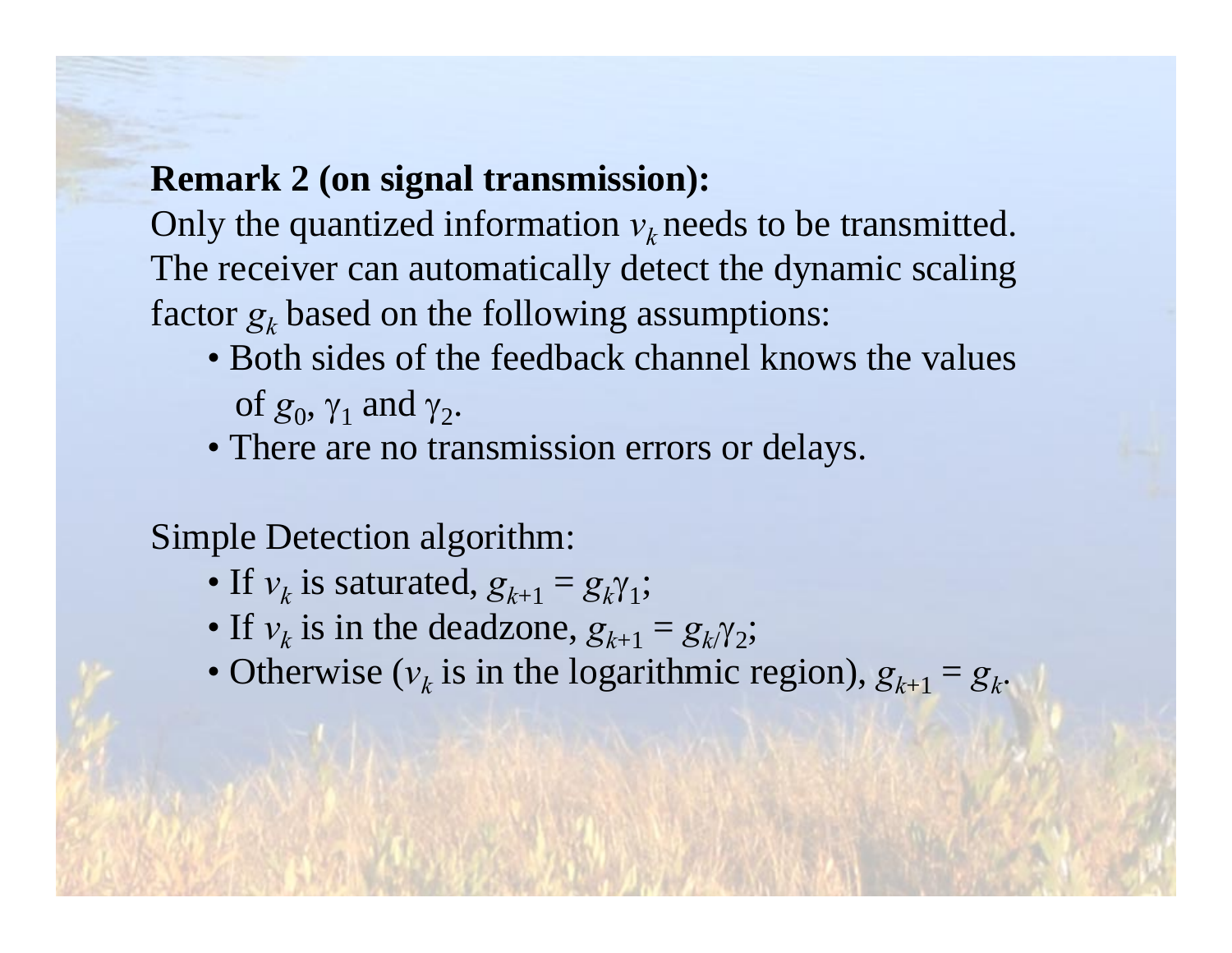#### **Minimum Number of Quantization Levels:**

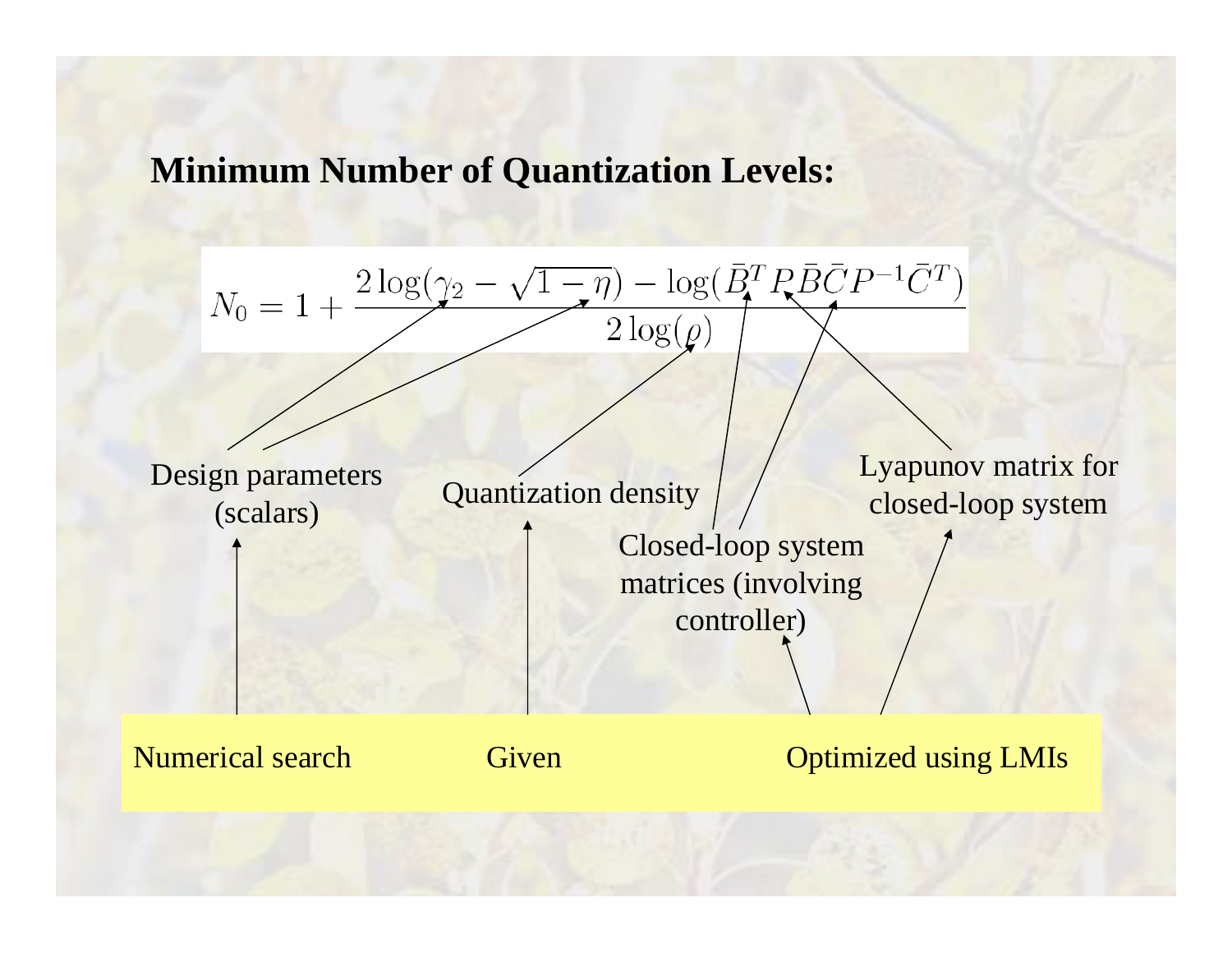### **Robustness Against Additive Noises**

$$
x_{k+1} = Ax_k + Bu_k + w_k
$$
  

$$
y_k = Cx_k, \qquad ||w_k|| \le \overline{w}
$$

**Main Result:** Suppose the quantized feedback controller and the dynamic scaling factor are designed as in the noise-free case, and the scaling factor is saturated at some  $\bar{g}$ . Then, the state  $x_k$  will converge to a bounded region asymptotically, and the size of this asymptotic region is proportional to  $\bar{w}$ .

The upper bound for *g* can be optimized using LMIs.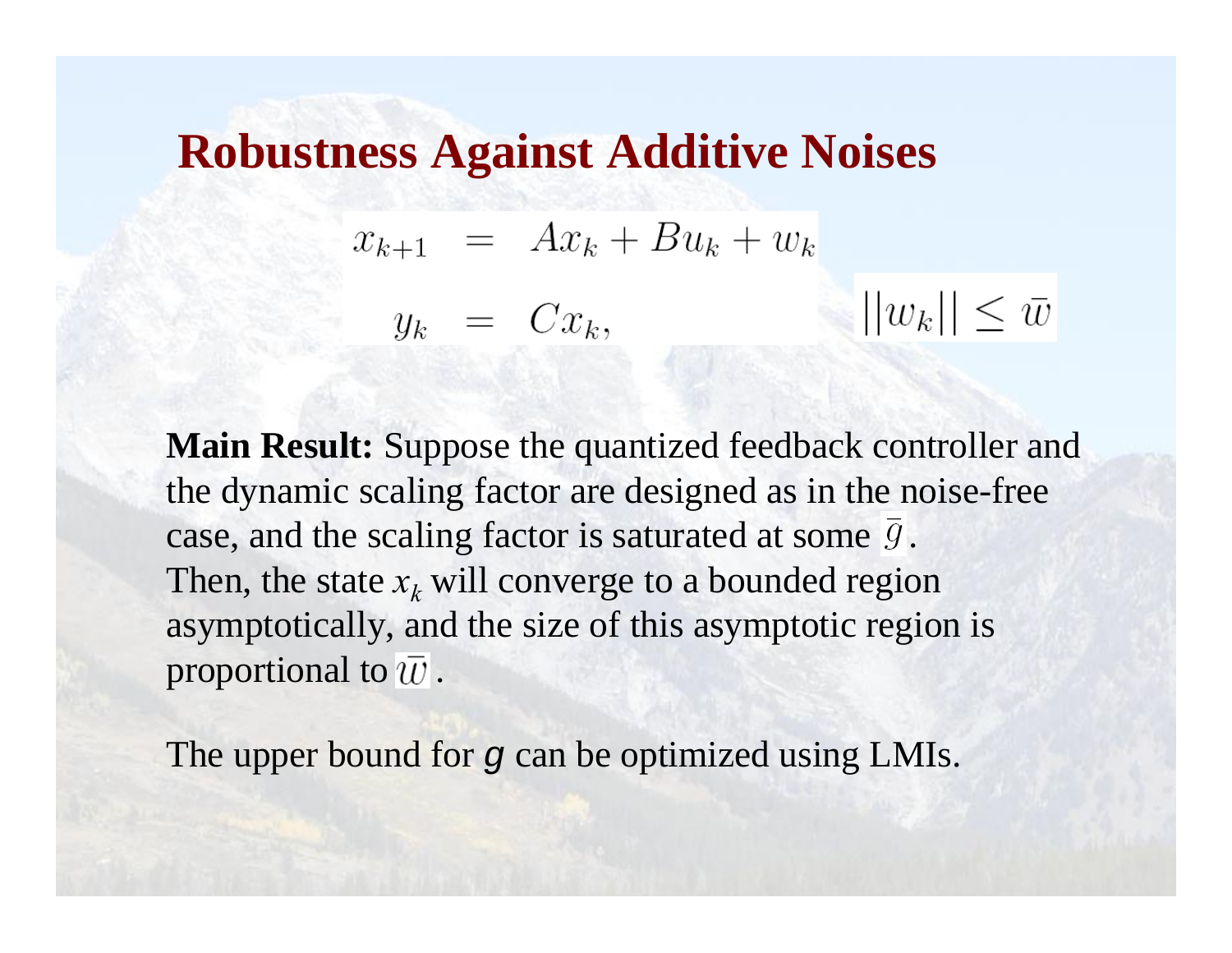# **Illustrative Examples**

**Example 1:** Recall the scalar system





Note: It is very impractical from control point of view to use a large *a*.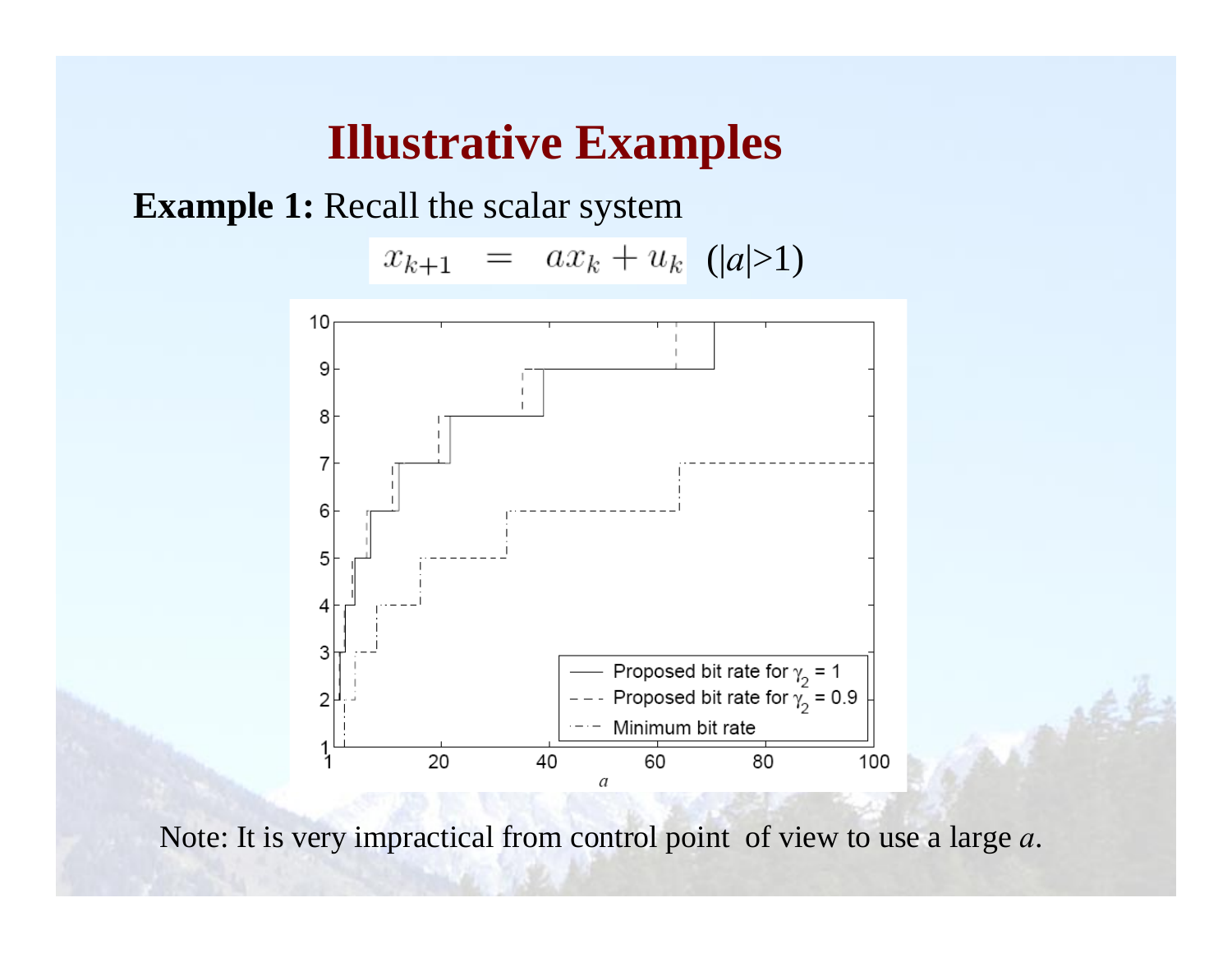#### **Example 2:**

$$
\begin{bmatrix}\nA = \begin{bmatrix}\n2.7 & -2.41 & 0.507 \\
1 & 0 & 0 \\
0 & 1 & 0\n\end{bmatrix}, \quad B = \begin{bmatrix}\n1 \\
0 \\
0\n\end{bmatrix}
$$
\n
$$
C = \begin{bmatrix}\n1 & -0.5 & 0.04\n\end{bmatrix}
$$

two unstable open-loop poles at  $1.2 \pm i0.5$ 

Minimum bit rate for stabilization = 1 bit.

Our design leads to a 4-bit logarithmic quantizer.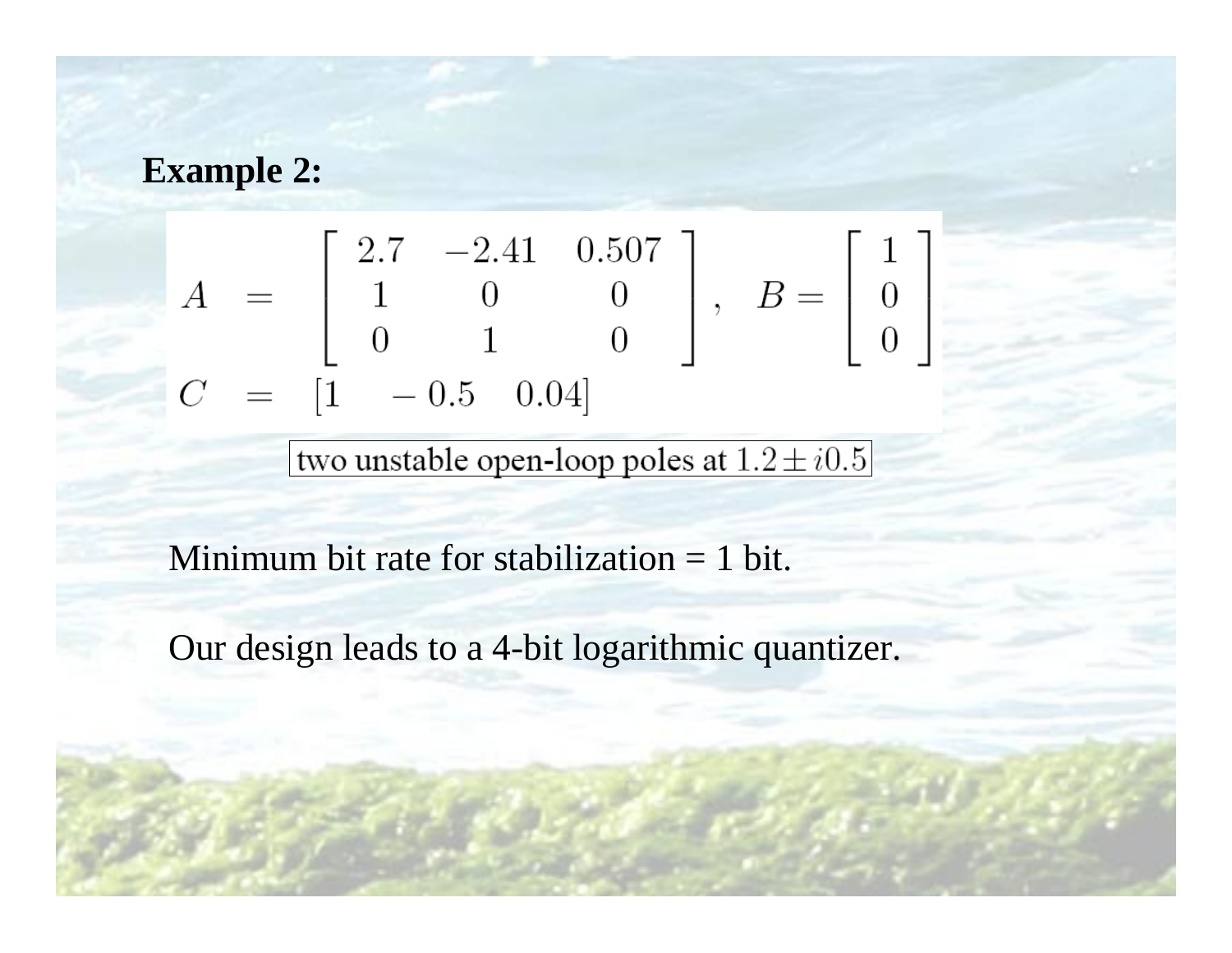#### **Sample State Trajectory (Initial state unknown):**

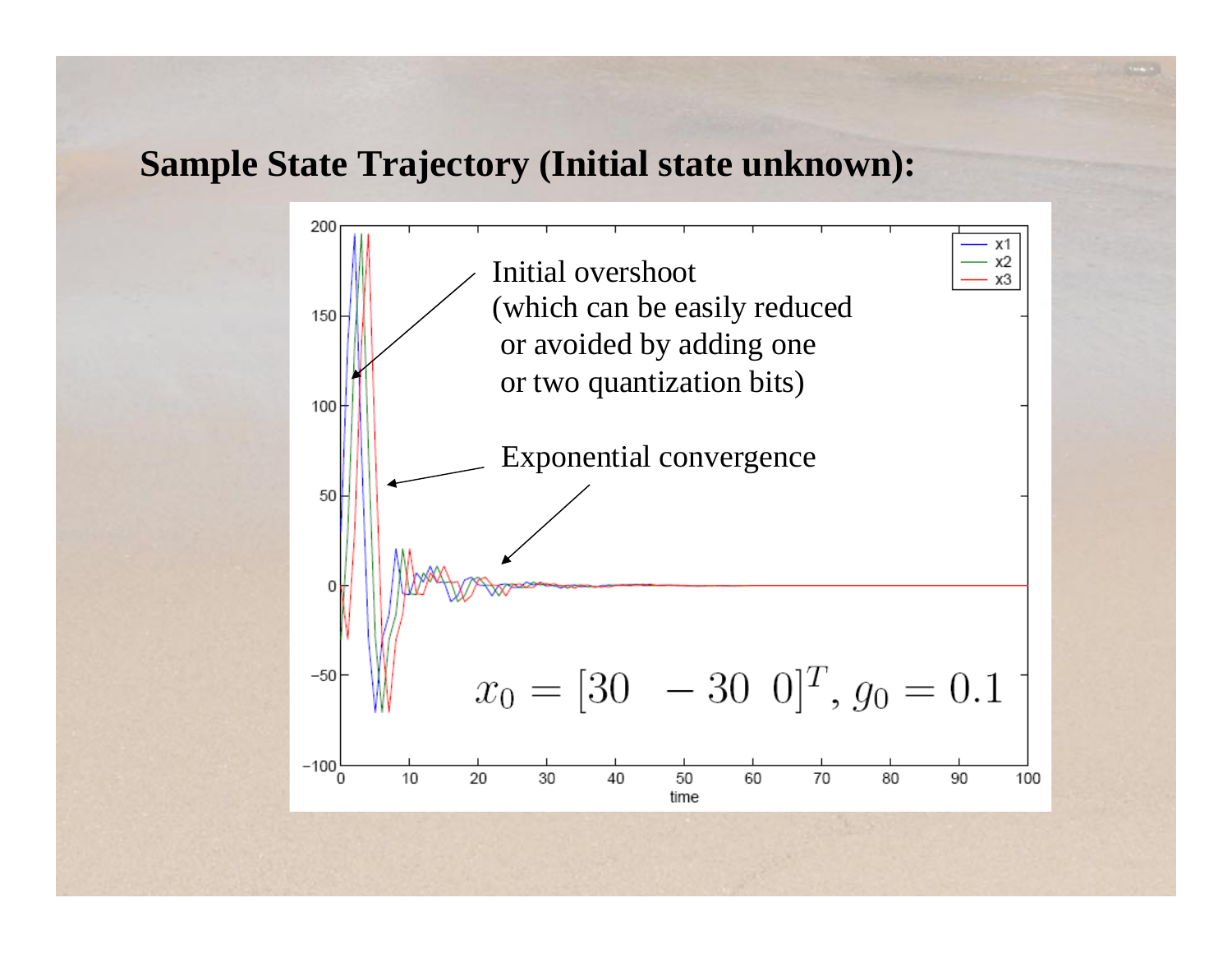### **Dynamic Scaling Factor:**

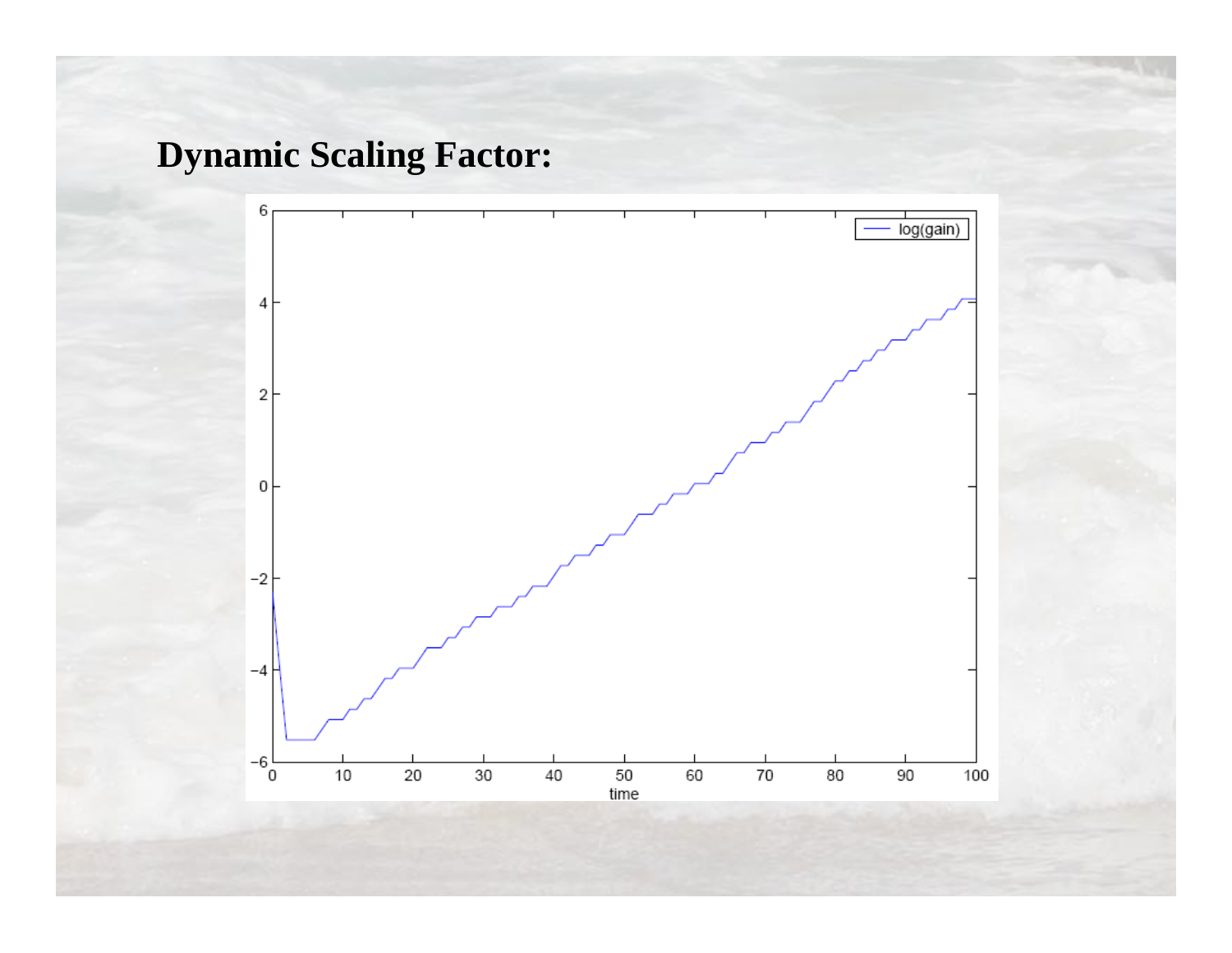#### **Sample State Trajectory (Initial state known):**

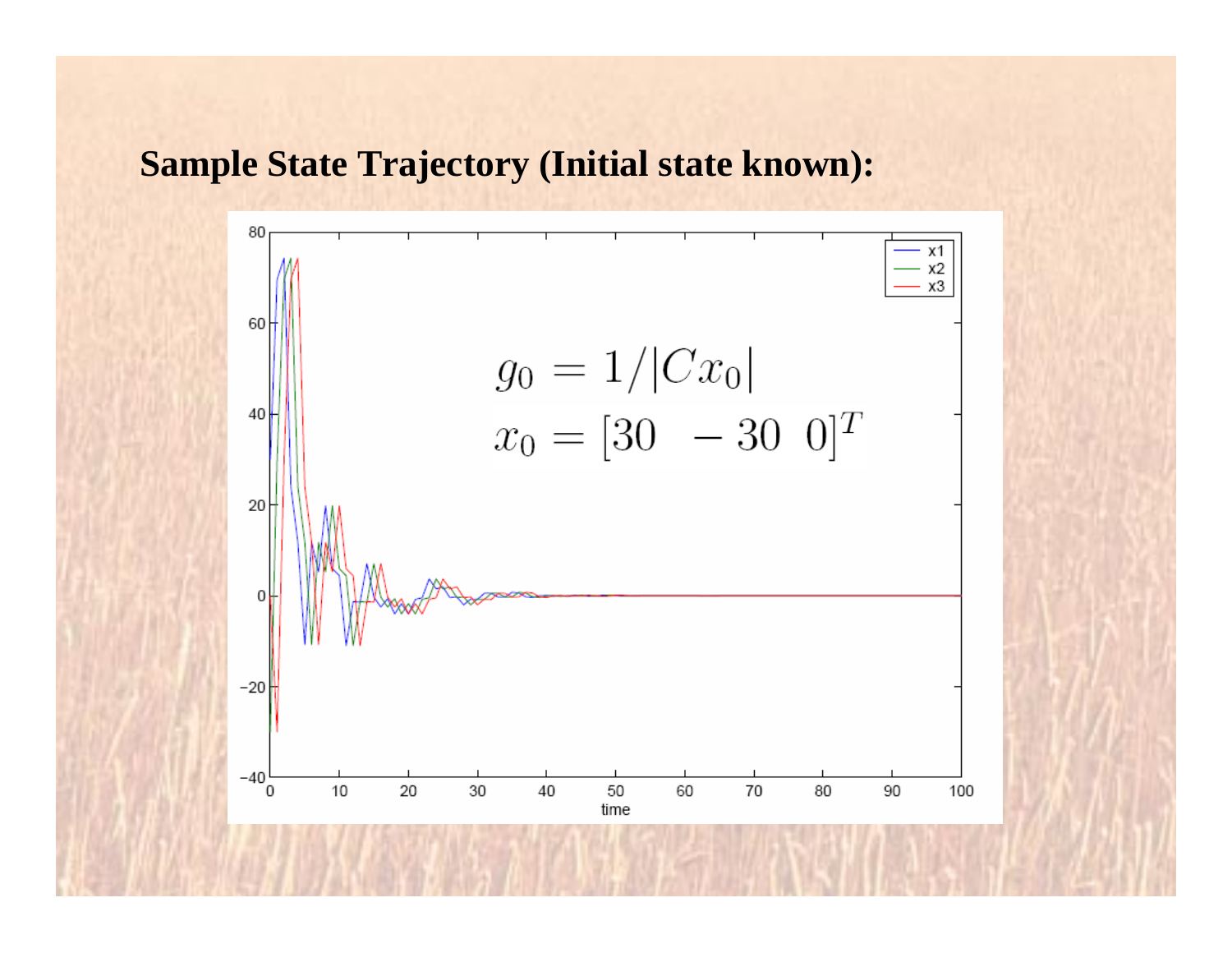**Robustness against additive noises:**

$$
x_0 = [30 - 30 0]^T
$$